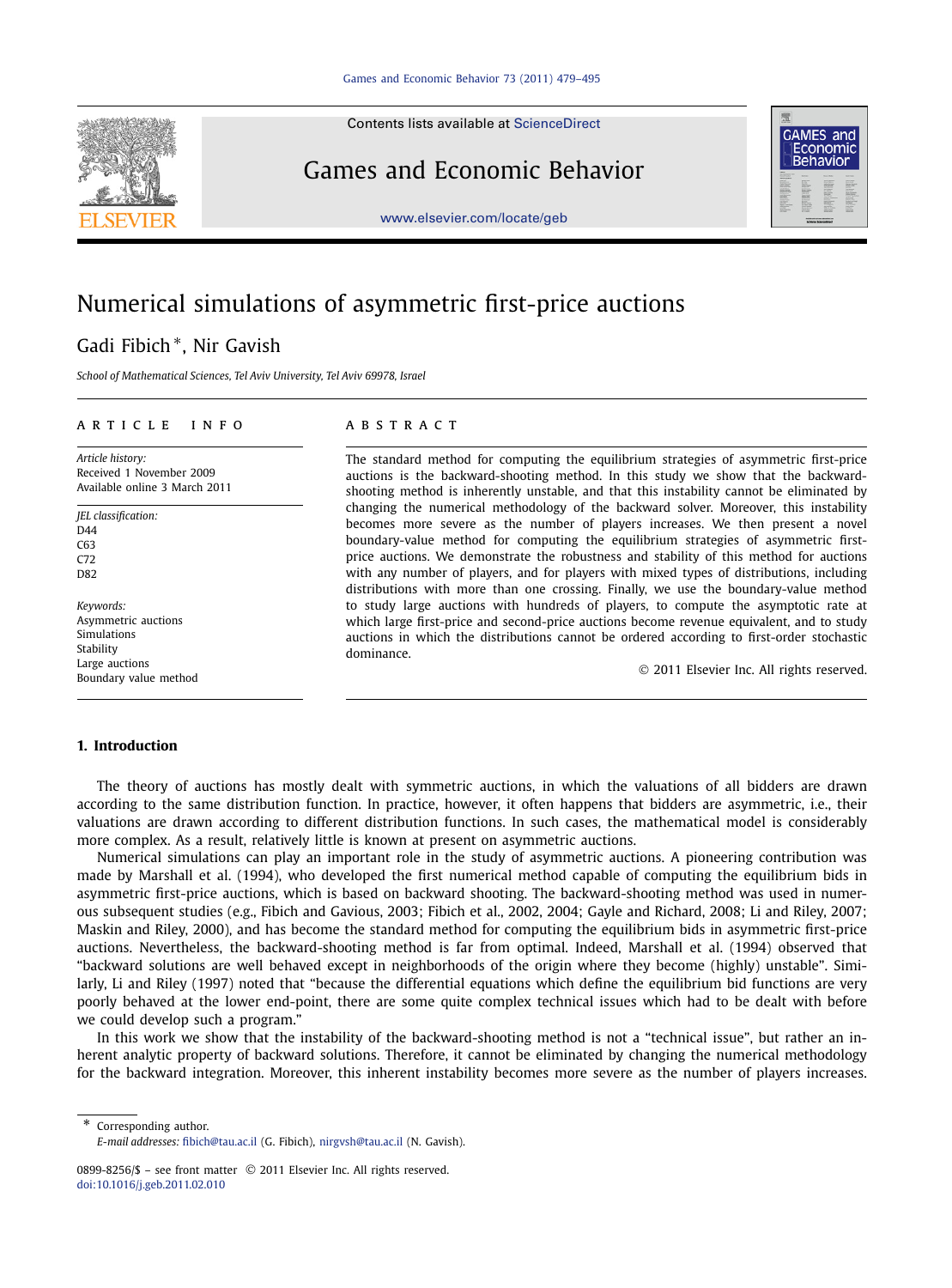Therefore, a robust numerical solver of the equilibrium bids in asymmetric first-price auctions requires a completely different approach.

In this study we develop a novel method, the boundary-value method, for computing the equilibrium bids in asymmetric first-price auctions. In this method, the system of nonlinear ordinary differential equations for the equilibrium strategies is solved as a boundary-value problem, rather than with backward shooting. A priori, this approach is problematic, since the location of the right boundary is unknown. However, we eliminate this problem by changing the independent variable, so that the transformed system of ordinary differential equations resides on a fixed known domain. Therefore, the transformed nonlinear system can be solved using standard methods, such as fixed-point iterations or Newton's iterations.

Our simulations show that the boundary-value method is considerably more robust than backward shooting. In particular, unlike backward shooting, it performs well even when the number of players is large, and for mixed types of distributions, including all common distributions (Weibull, truncated normal, beta distributions, etc.), as well as distributions with more than one crossing. We note, however, that the evidence for the performance of the boundary-value method is purely numerical. In particular, we do not prove that the iterative solution exists and is well defined, or that the iterations converge.

The paper is organized as follows. In Section 2 we present the model of asymmetric first-price auctions. In Section 3 we show that the backward-shooting method is inherently unstable, and that this instability increases with the number of players. The new boundary-value method is presented in Section 4 for two players, and in Section 5 for any number of players.

In Section 6 we use the boundary-value method to study several problems which could not be studied numerically using backward shooting.

- 1. In Section 6.1 we take advantage of the fact that the boundary-value method does not become unstable as the number of players increases, and study large auctions *with as many as* 450 *players and with as many as nine different types of players*.
- 2. In Section 6.2 we study the revenue difference between large first-price and second-price auctions. Bali and Jackson (2002) showed that this revenue difference goes to zero as the number of players goes to infinity. That study, however, did not consider *the rate* at which first-price and second-price auctions become revenue equivalent. Using the boundary-value method, we show numerically that *the revenue difference between the first-price and second-price auction decays as*  $1/n^3$  *or even faster*, where *n* is the number of players. This numerical observation suggests that the problem of revenue ranking in large asymmetric auctions may be more of academic interest than of practical value.
- 3. In Section 6.3 we take advantage of the fact that the boundary-value method is not restricted to certain distribution functions. We first relax the common assumption of stochastic dominance, and show numerically that analytic results that were proved under this assumption do not necessarily extend to the general case. We then use the boundary-value method to provide the first numerical example of bidding strategies which cross each other more than once.

Final remarks are given in Section 7. Matlab codes are provided in the on-line supplement.

#### **2. Model formulation**

Consider *n* risk-neutral players bidding for a single object in a first-price auction. The value  $v_i$  of the object for the *i*th player  $(i = 1, \ldots, n)$  is private information to *i*, and is drawn independently from the interval [0, 1] according to a distribution function  $F_i(v)$ , such that  $F_i(0) = 0$  and  $F_i(1) = 1$ . The functions  $\{F_i(v)\}$  are common knowledge and have a continuous density  $f_i(v) = F'_i(v) > 0$  in (0, 1]. Each bidder submits a sealed bid of  $b_i = b_i(v_i)$ . The highest bidder wins the object and pays his bid. All other bidders do not pay anything.

We denote by  $v_i(b_i)$  the inverse of the equilibrium bidding strategy  $b_i(v_i)$ . Then, the equations for  $\{v_i\}_{i=1}^n$  are given by Maskin and Riley (2000):

$$
v'_{i}(b) = \frac{F_{i}(v_{i}(b))}{f_{i}(v_{i}(b))} \left[ \left( \frac{1}{n-1} \sum_{j=1}^{n} \frac{1}{v_{j}(b) - b} \right) - \frac{1}{v_{i}(b) - b} \right], \quad i = 1, ..., n.
$$
 (1a)

The initial conditions for the system (1a) are

$$
v_i(0) = 0, \quad i = 1, \dots, n. \tag{1b}
$$

The initial value problem (1a), (1b) does not have a unique solution. Indeed, one cannot apply the standard local existence and uniqueness theorem, since the right-hand side of (1), (1b) is of the form  $\frac{0}{0}$ . The equilibrium strategies, however, satisfy the additional condition that the maximal bid of all bidders is the same (Maskin and Riley, 2000). In other words, there exists some  $0 < \bar{b} < 1$ , such that

$$
v_i(\bar{b}) = 1, \quad i = 1, ..., n. \tag{1c}
$$

The existence and uniqueness of solutions to (1a), (1b), (1c) was proved by Lebrun (1996, 1999, 2006).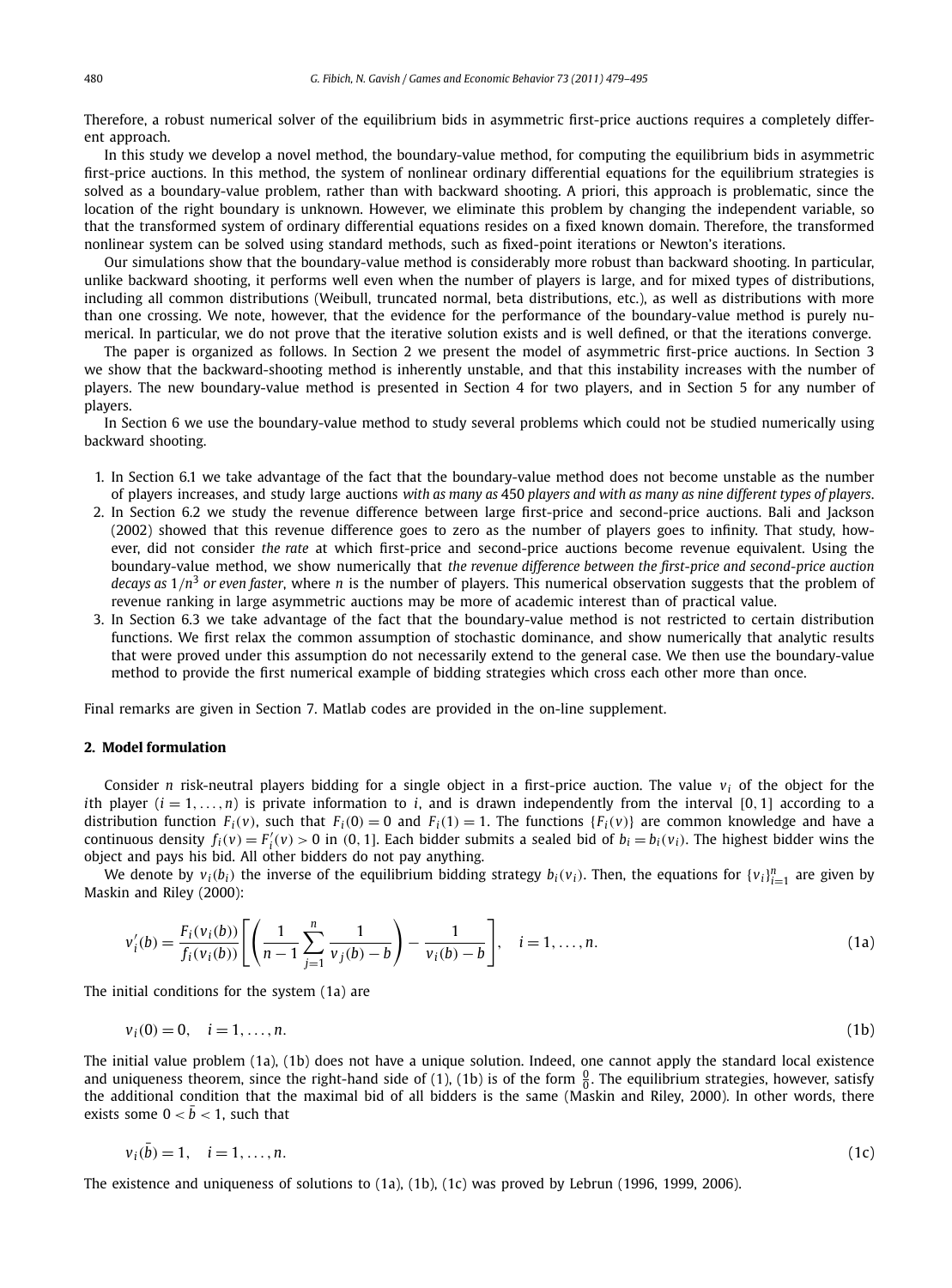#### **3. Instability of the backward-shooting method**

#### *3.1. The backward-shooting method*

The ODE system (1) is a nonlinear boundary-value problem, in which the location of the right boundary  $\bar b$  is unknown. Therefore, from a numerical point of view, it is natural to solve (1) using a forward-marching approach, i.e., search for the solution of the initial value problem (1a), (1b) that satisfies (1c). Since the right-hand side of (1a) at  $b=0$  is of the form  $\frac{0}{0}$ a special treatment is required at  $b = 0$  in order to solve (1a), (1b) numerically. For example, Marshall et al. (1994) obtained an analytic approximation  $v_i(b = h) \approx v_{i,h}$  of the solution at  $0 < h \ll 1$ , and then solved (1a) for  $b \geqslant h$  with the initial condition

$$
v_i(b = h) = v_{i,h}.\tag{2}
$$

Marshall et al. observed, however, that the resulting solution of (1a), (1b) does not satisfy the boundary condition (1c). Therefore, they decided to solve the boundary-value problem (1) using a backward-shooting approach. In this approach, one finds the value of  $\bar{b}$  by solving Eq. (1a) backwards in *b* for  $b \leqslant \vec{b}_\varepsilon$ , subject to the "initial" conditions

$$
v_i(\bar{b}_{\varepsilon}) = 1, \quad i = 1, \dots, n,\tag{3}
$$

and searching for the value of  $\bar{b}_{\varepsilon}$  for which  $v_i(0) = 0$  for  $i = 1, \ldots, n$ .

The backward-shooting method was used to solve Eq. (1) by Marshall et al. (1994), as well as in numerous subsequent studies (e.g., Fibich and Gavious, 2003; Fibich et al., 2002, 2004; Gayle and Richard, 2008; Li and Riley, 2007; Maskin and Riley, 2000), and it is currently the standard method for computing the equilibrium bids in asymmetric first-price auctions. Various variants of the backward-shooting method have been proposed in the literature. Of particular interest is the program BIDCOMP2 by Li and Riley (2007), which is freely available on-line. This implementation uses an adaptive step size for the numerical backward integration to allow better control of the error. More recently, Gayle and Richard (2008) implemented the backward-shooting method using local Taylor series expansions of the solution, as well as of the distributions {*Fi*}.

Although backward shooting is the standard approach for solving (1), it is far from optimal. Indeed, as noted in the Introduction, this method becomes unstable near the left boundary (Marshall et al., 1994; Li and Riley, 2007). In what follows, we analyze the instability of the backward-shooting method in the case when all players are symmetric. This case is much easier to analyze, since the system of Eqs. (1) reduces to a single ordinary differential equation, which can be solved explicitly. As we shall see, this simple model captures all the instability characteristics of backward solutions in the asymmetric case.

#### *3.2. The symmetric model*

Let us consider the symmetric case when  $F_i(v) \equiv F(v)$  for  $i = 1, \ldots, n$ , and all bidders have the same equilibrium strategy  $b_i(v) = b(v)$ . In this case, the system (1) reduces to

$$
v'(b) = \frac{1}{n-1} \frac{F(v(b))}{f(v(b))} \frac{1}{v(b)-b},
$$
\n(4a)

with the initial condition

$$
v(0) = 0.\t\t(4b)
$$

Eq. (4) can be solved explicitly as follows. The equation for  $b = v^{-1}$  is given by

$$
b'(v) = (n-1)\frac{f(v)}{F(v)}(v - b(v)),
$$
\n(5a)

with the initial condition

$$
b(0) = 0.\tag{5b}
$$

In order to solve this first-order ordinary differential equation we multiply Eq. (5a) by  $e^{\int^v(n-1)\frac{f(s)}{F(s)}ds}=F^{n-1}(v)$ , which gives

$$
\left[F^{n-1}(v)b(v)\right]' = \left[F^{n-1}(v)\right]'v.\tag{6}
$$

Integration of this equation between 0 and *v*, and using the initial condition (5b) gives the explicit solution

$$
b(v) = v - \frac{\int_0^v F^{n-1}(s) ds}{F^{n-1}(v)}.
$$
\n(7)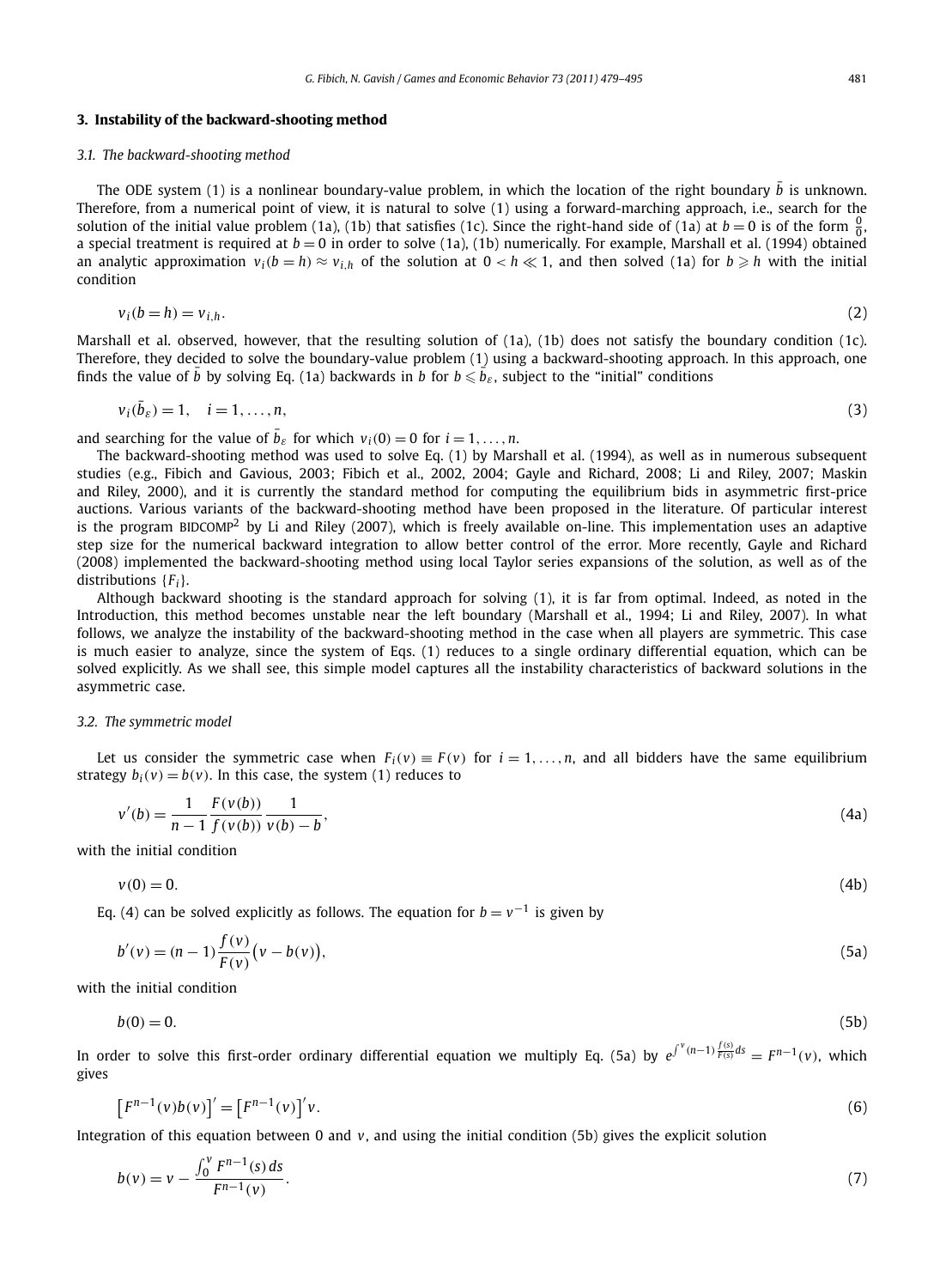Therefore, in particular, the maximal bid in a symmetric first-price auction is given explicitly by

$$
\bar{b} = b(1) = 1 - \int_{0}^{1} F^{n-1}(s) ds.
$$
\n(8)

#### *3.3. Instability of backward solutions of symmetric auctions*

Although the solution of (4) is known, see Eq. (7), in order to analyze the backward-shooting method for Eq. (1), we now "solve" Eq. (4) using backward shooting. Let  $v_{\varepsilon}(b)$  be the solution of (4a) for  $b \leqslant \bar{b}_{\varepsilon}$ , with the "initial" condition

$$
\nu_{\varepsilon}(\bar{b}_{\varepsilon}) = 1, \quad \bar{b}_{\varepsilon} = \bar{b} + \varepsilon, \tag{9}
$$

where  $\bar{b}$  is given by (8). The inverse function  $b_{\varepsilon} = v_{\varepsilon}^{-1}$  is the solution of Eq. (5a) for  $v \le 1$ , with the "initial" condition

$$
b_{\varepsilon}(1) = \bar{b}_{\varepsilon}, \quad \bar{b}_{\varepsilon} = \bar{b} + \varepsilon. \tag{10}
$$

The solution of (5a), (10) can be calculated explicitly:

**Lemma 3.1.** Let  $b_{\varepsilon}(v)$  be a solution of (5a) for  $v \le 1$  with the initial condition (10). Then,

$$
b_{\varepsilon}(v) = b(v) + \frac{\varepsilon}{F^{n-1}(v)},
$$
\n(11)

*where b*( $\nu$ )*, the solution of* (5)*, is given by* (7)*.* 

**Proof.** Integration of (6) between 1 and *v* and using  $b(1) = \overline{b}$  gives

$$
b(v) = \frac{\bar{b} + 1 - vF^{n-1}(v) - \int_v^1 F^{n-1}(s) \, ds}{F^{n-1}(v)}.
$$
\n
$$
(12)
$$

Similarly,

$$
b_{\varepsilon}(v) = \frac{\bar{b} + \varepsilon + 1 - vF^{n-1}(v) - \int_v^1 F^{n-1}(s) \, ds}{F^{n-1}(v)}.
$$
\n<sup>(13)</sup>

Substraction of (13) from (12) proves the result.  $\Box$ 

Lemma 3.1 shows that the error  $|b_{\varepsilon}(v) - b(v)|$  increases monotonically as *v* decreases from  $|b_{\varepsilon}(1) - b(1)| = \varepsilon$  to  $\lim_{v\to 0}$   $|b_{\varepsilon}(v)-b(v)|=\infty$ . We now show that there are two types of backward solutions. Indeed, by (7) and (11),

$$
b'_{\varepsilon}(v) = (n-1) \frac{(\int_0^v F^{n-1}(s) \, ds - \varepsilon) f(v)}{F^n(v)}.
$$

Therefore,

- 1. When  $\varepsilon < 0$ ,  $b'_\varepsilon(v) > 0$  for  $0 < v \le 1$ . Hence, as v goes down from 1 to 0,  $b_\varepsilon(v)$  decreases monotonically from  $\bar{b}_\varepsilon$  to  $-\infty$ , see Fig. 1A. In particular, there exists a point  $0 < v_{min} < 1$  such that  $b_{\varepsilon}(v_{min}) = 0$ . Following Lebrun (1996, 1999), this solution is called a *type-*I *backward solution*.
- 2. When  $\varepsilon > 0$ ,  $b'_{\varepsilon}(v) = 0$  when  $\int_0^v F^{n-1}(s) ds = \varepsilon$ . Therefore, there exists a point  $0 < v_{min} < 1$  such that  $b'_{\varepsilon}(v_{min}) = 0$ . Hence, by Eq. (5a),

$$
b_{\varepsilon}(v_{\min}) = v_{\min}.\tag{14}
$$

Thus, as *v* goes down from 1 to 0,  $b_\varepsilon(v)$  decreases from  $b_\varepsilon(1)=\bar{b}_\varepsilon$  to  $b_\varepsilon(v_{min})=v_{min}$ , and then increases to  $+\infty$ as *v* → 0, see Fig. 1B. Following Lebrun (1996, 1999), this solution is called a *type-*II *backward solution*.

The solution of (5) is bounded by  $0 \le b(v) \le v$ . Indeed, the bids in first-price auctions (symmetric, as well as asymmetric) have to be nonnegative and below the bidder's value. The maximal interval of  $b_{\varepsilon}(v)$  over which

$$
0 \leqslant b_{\varepsilon}(v) \leqslant v \tag{15}
$$

is  $[v_{min}, 1]$ . Indeed, for  $0 \le v < v_{min}$ , type-I backward solutions become negative, and type-II backward solutions satisfy  $b_{\varepsilon}(v) > v$ .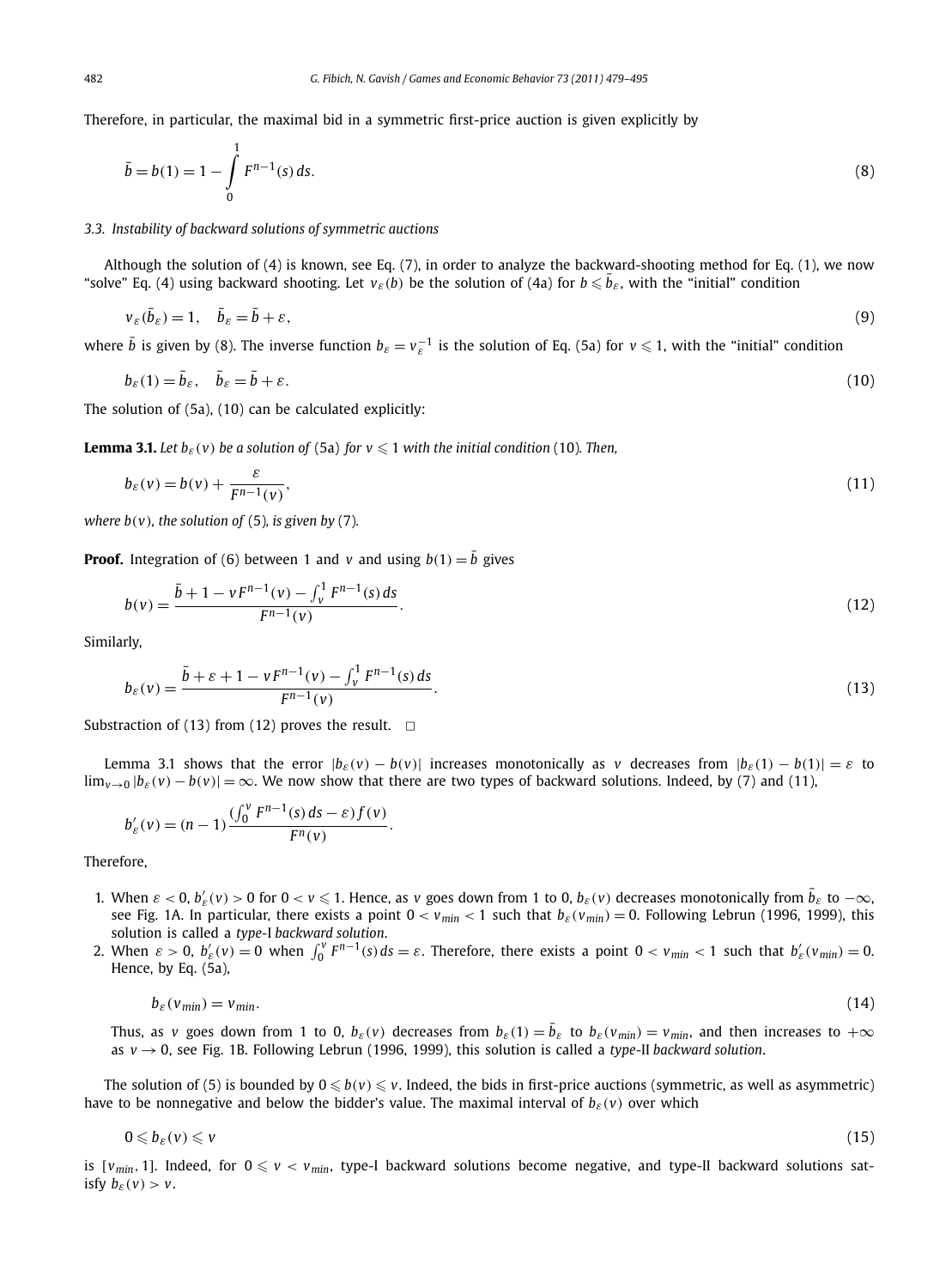

Fig. 1. Analytic solution  $b(v)$  of (5) (solid curve) and analytic solution  $b<sub>ε</sub>(v)$  of (5a), (10) (dashed curve) with  $n = 5$  players and  $F = v$ . A:  $\varepsilon = -0.005$ (type-I). Thick dot denotes the value at which  $b_{\varepsilon}(v_{min}) = 0$ . B:  $\varepsilon = 0.005$  (type-II). Thick dot denotes the value at which  $b_{\varepsilon}'(v_{min}) = 0$ .

**Lemma 3.2.** Let  $\varepsilon \neq 0$ , let  $b_{\varepsilon}(v)$  be a solution of (5a), (10) for  $v \leq 1$ , and let  $[v_{min}, 1]$  be the maximal interval of  $b_{\varepsilon}(v)$  on which (15) *holds. Then,*

$$
v_{min} \geqslant F^{-1}\left(\sqrt[n-1]{|\varepsilon|}\right) > 0. \tag{16}
$$

**Proof.** When  $\varepsilon < 0$ , the condition  $b_{\varepsilon}(v) \geqslant 0$  implies that

$$
b_{\varepsilon}(v) = b(v) - \frac{|\varepsilon|}{F^{n-1}(v)} \geq 0.
$$

Hence,

$$
|\varepsilon| \leqslant b(v_{\min})F^{n-1}(v_{\min}).
$$

 $\text{Since } b(v_{min}) \leqslant v_{min} \leqslant 1 \text{, it follows that } |\varepsilon| \leqslant F^{n-1}(v_{min}) \text{. Hence, } v_{min} > F^{-1}(\sqrt[n-1]{|\varepsilon|}).$ When  $\varepsilon > 0$ , the condition  $b_{\varepsilon}(v) \leq v$  implies that

$$
b_{\varepsilon}(v) = b(v) + \frac{\varepsilon}{F^{n-1}(v)} = v + \frac{\varepsilon - \int_0^v F^{n-1}(s) ds}{F^{n-1}(v)} \leq v.
$$

Hence,  $\varepsilon \leqslant \int_0^{\nu_{min}} F^{n-1}(s) ds$ . Since  $F(v)$  increases monotonically, it follows that

$$
\int_{0}^{v_{min}} F^{n-1}(s) ds < v_{min} F^{n-1}(v_{min}) < F^{n-1}(v_{min}).
$$

Hence,  $F^{n-1}(v_{min}) > \varepsilon$  and  $v_{min} > F^{-1}(\sqrt[n-1]{\varepsilon})$ .  $\Box$ 

From Lemma 3.2 it follows that the interval  $[v_{min}, 1]$  shrinks to zero as  $n \rightarrow \infty$ :

**Corrolary 3.1.** *Under the conditions of Lemma* 3.2,  $\lim_{n\to\infty} v_{min} = 1$ *.* 

**Proof.** This follows immediately from  $(16)$ .  $\Box$ 

Lemma 3.2 and Corollary 3.1 show that

 $\bf{Corrolary 3.2.}$  Backward solutions become more sensitive to the initial error  $\bar{b}_\varepsilon-\bar{b}$  as the number of players increases.

To illustrate this point, we set  $\varepsilon = \pm 10^{-15}$ , and solve (5a), (10) with  $F = v$  for  $n = 10$ , 20, and 100 players:

- 1. When  $\varepsilon = -10^{-15}$  then  $b(v_{min}) = 0$  (type-I backward solution) and  $v_{min}$  increases from 0.033 for  $n = 10$  to  $v_{min} = 0.17$ for  $n = 20$  players to  $v_{min} = 0.70$  for  $n = 100$  players, see Fig. 2.
- 2. When  $\varepsilon = +10^{-15}$  then  $b'_{\varepsilon}(v_{min}) = 0$  (type-II backward solution). In this case  $v_{min}$  increases from 0.039 for  $n = 10$ to  $v_{min} = 0.20$  for  $n = 20$  players to  $v_{min} = 0.74$  for  $n = 100$  players, see Fig. 3.

Since the error in  $\bar{b}$  is of the order of the machine roundoff error, we conclude that *even in the symmetric case, it is impossible to solve* (1) *using backward shooting when the number of players is large* (where *n* = 20 is already "large"). Note that in Figs. 2 and 3 we plotted  $b_{\varepsilon}(v)$  by using the explicit expression (6). Therefore, the backward-shooting error is analytic, i.e., a property of the ordinary differential equation solution, rather than of the numerical solution.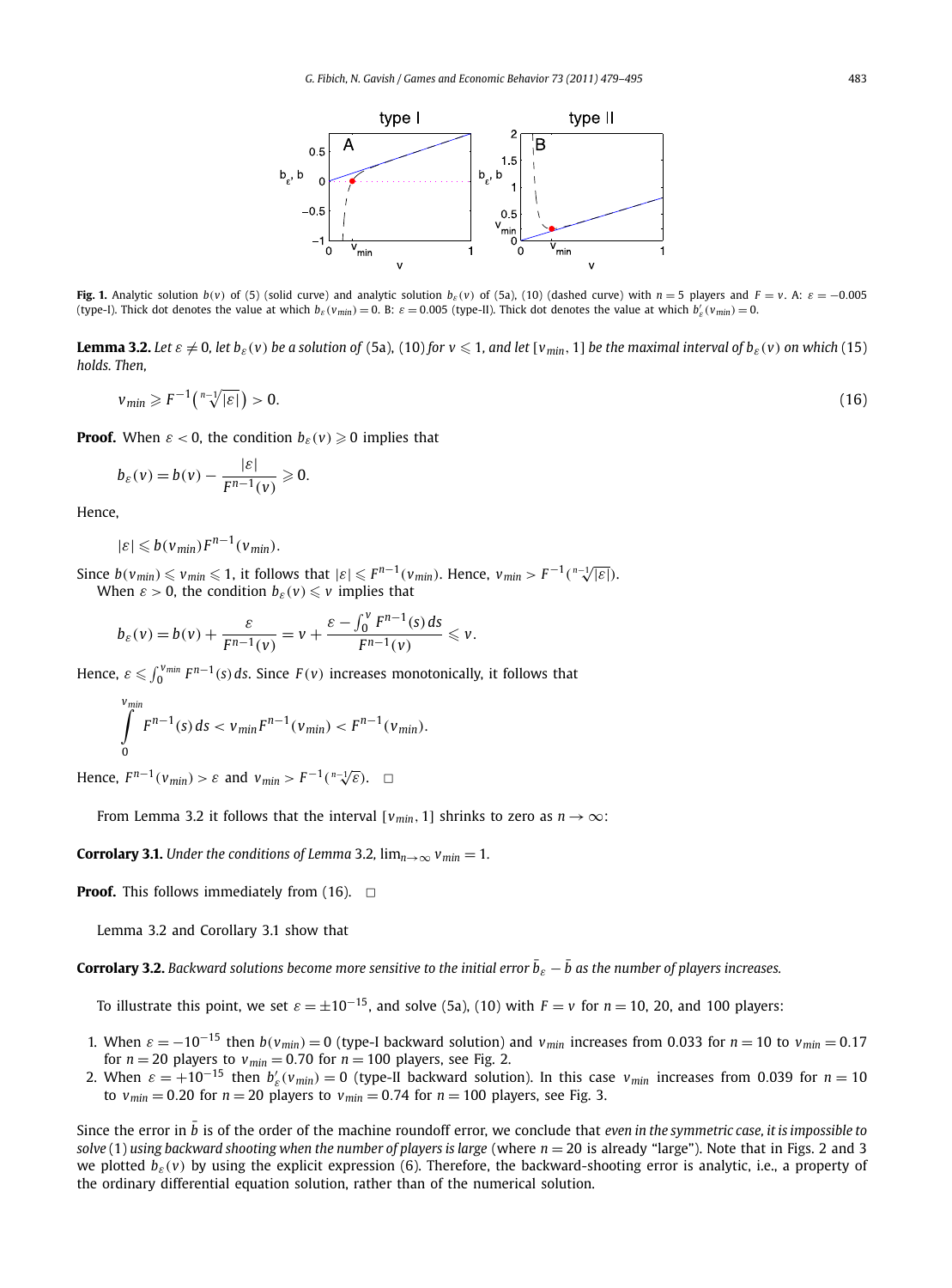

Fig. 2. Solution  $b(v)$  of (5) with  $F = v$  (solid curve) analytic and solution  $b<sub>e</sub>(v)$  of (5a), (10) with  $F = v$  and  $\varepsilon = -10^{-15}$  (dashed curve). Dotted curve is the line *b* ≡ 0. Here,  $v_{min}$  denotes the value at which  $b_{\varepsilon}(v_{min}) = 0$ . A:  $n = 10$ . B:  $n = 20$ . C:  $n = 100$ .



**Fig. 3.** Same as Fig. 2 with  $\varepsilon = +10^{-15}$ .  $v_{min}$  denotes the value at which  $b'_{\varepsilon}(v_{min}) = 0$  and  $b_{\varepsilon}(v_{min}) = v_{min}$ .



Fig. 4. Analytic solution  $v(b)$  of (4) (solid curve) and analytic solution  $v<sub>ε</sub>(b)$  of (4a), (9) (dashed curve) with  $n = 5$  players and  $F = v$ . A:  $\epsilon = -0.005$ (type-I). B:  $\varepsilon = 0.005$  (type-II). The additional dash-dotted curve in A and B is  $v_{\varepsilon} = b_{\varepsilon}^{-1}$ , where  $b_{\varepsilon}$  is taken from Figs. 1A and 1B, respectively.

In the asymmetric case, the equilibrium bid functions are computed by solving (1) for the *inverse* bid functions. Therefore, in analogy with the asymmetric case, we now consider the *analytic error* of  $|v_{\varepsilon} - v|$  when we solve (4a), (9) for  $v_{\varepsilon}$  backwards from  $b = \overline{b}_\varepsilon$  down to  $b = 0$ . Since the error  $|b_\varepsilon - b|$  increases monotonically as *v* decreases, the error  $|v_\varepsilon - v|$  also increases monotonically as *b* decreases from  $b=\bar{b}$  towards  $b=0$ . In Fig. 4 we plot  $v_\varepsilon$  and  $v$  for the same data as in Fig. 1, i.e.,  $n=5$ , *F* = *v* and  $\varepsilon$  =  $\pm$ 0.005:

- 1. As b decreases from  $b=\bar{b}$  to  $b=0$ , the type-I backward solution  $v_{\varepsilon}(b)$  goes down from  $v_{\varepsilon}(\bar{b}_{\varepsilon})=1$  to  $v_{\varepsilon}(0)=v_{min}\approx$ 0.16, see Fig. 4A. Comparison of  $v_\varepsilon$  from Fig. 4A with  $v_\varepsilon = b_\varepsilon^{-1}$ , where  $b_\varepsilon$  is taken from Fig. 1A shows that the two solutions are identical for  $v_{min} \leqslant b \leqslant \bar{b}$ . For  $0 \leqslant b < v_{min}$ , however,  $b_{\varepsilon}^{-1}$  becomes negative, but  $v_{\varepsilon}$  from Fig. 4A is not defined, since it was computed only for  $0 \leqslant b \leqslant {b_{\varepsilon}}$ .<sup>1</sup>
- 2. The type-II backward solution  $v_\varepsilon(b)$  is defined for  $v_{min}\leqslant b\leqslant \bar b,$  but not for  $0\leqslant b\leqslant v_{min},$  see Fig. 4B. A comparison of  $v_\varepsilon$ from Fig. 4B with  $v_{\varepsilon} = b_{\varepsilon}^{-1}$ , where  $b_{\varepsilon}$  is taken from Fig. 1B, reveals why  $v_{\varepsilon}$  is not defined for  $0 \leqslant b < v_{min}$ . Indeed, as *b* decreases from  $\bar{b}$  to  $v_{min}$ ,  $v_{\varepsilon} = b_{\varepsilon}^{-1}$  decreases along the upper branch. Then, at  $b = v_{min}$ , the trend reverses and *b increases* as  $v_{\varepsilon} = b_{\varepsilon}^{-1}$  decreases along the lower branch from  $v_{min}$  to 0. Therefore,  $v_{\varepsilon}(b)$  is defined only for  $b \geqslant v_{min}$ .

So far we only considered the analytic error of backward solutions. We now consider an additional numerical error that may occur for type-II inverse solutions. As noted, these solutions are defined only for  $v_{min} \le b \le \bar{b}_\varepsilon$ . At  $b = v_{min}$ ,  $v'_\varepsilon(b)$ becomes infinite. However, depending on the way the numerical ordinary differential equation solver handles the infinite derivative of  $v_{\varepsilon}$  at  $b = v_{min}$ ,  $v_{\varepsilon}(b)$  may be (incorrectly) computed for  $b < v_{min}$ . For example, in Fig. 5A we solve (4a), (9) with  $\varepsilon = 0.005$  using Matlab's ODE45 subroutine.<sup>2</sup> In this case, the computed  $v_{\varepsilon}(b)$  agrees with the analytic solution in the region  $v_{min} \leqslant b \leqslant \bar{b}$ . However, ODE45 does not stop at  $b=v_{min}$  (as it should, see Fig. 4B), but rather continues into the

Of course, if we continue to solve (4a), (9) for  $b < 0$ , then the two solutions would also agree in this region.

<sup>2</sup> In what follows, we use the default parameters of Matlab's solvers.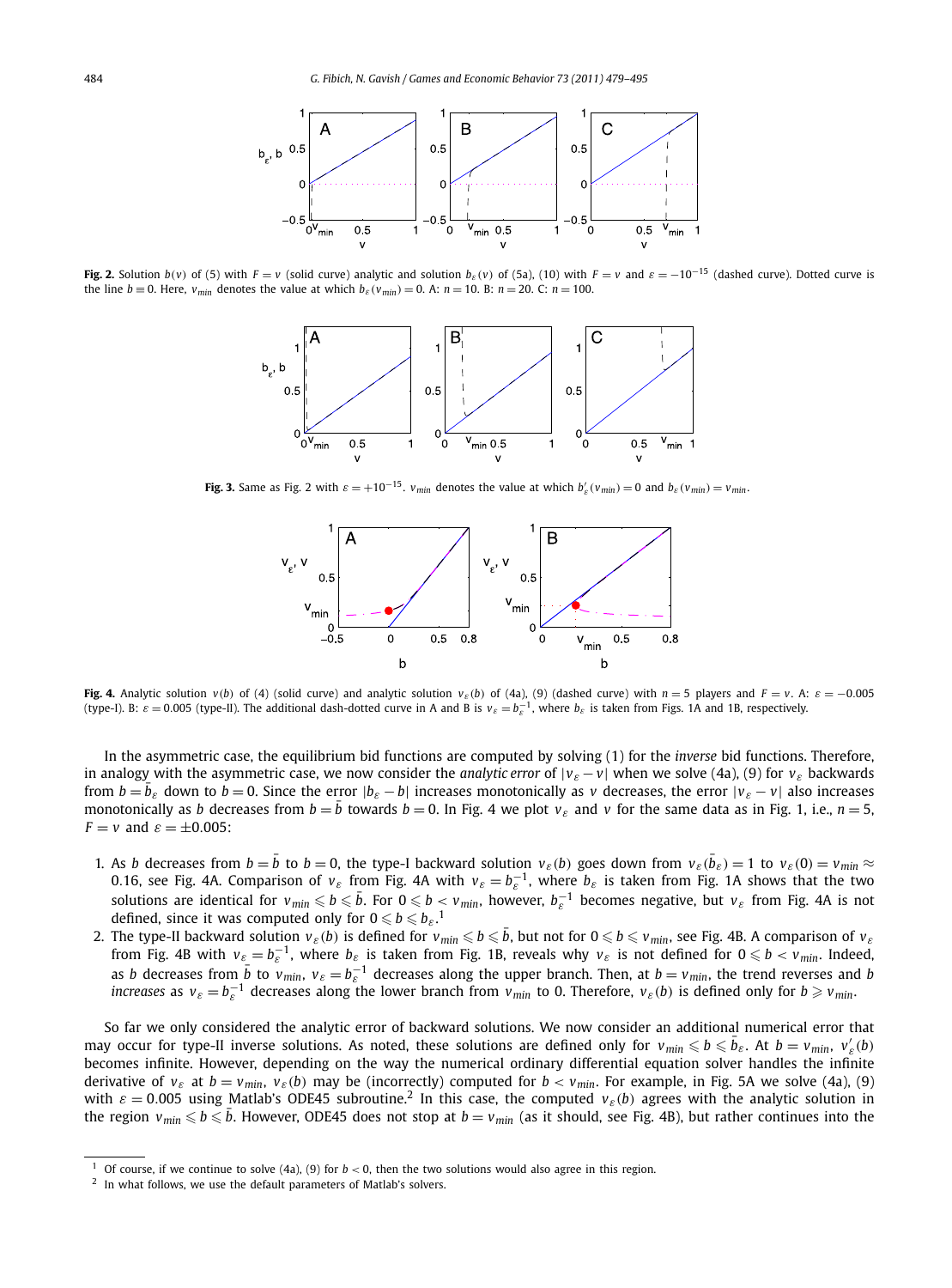

Fig. 5. Numerical solution  $v_s(b)$  of (4a), (9) with  $n = 5$  players,  $F = v$ , and  $\varepsilon = 0.005$  (type-II), computed using A: Matlab's ODE45 subroutine. B: Matlab's ODE15s subroutine.



**Fig. 6.** Backward solution  $\mathbf{v}_e^i(b)$  of (1a) with the initial condition (17) (dashed curve), and the solution  $\mathbf{v}(b)$  of (1) (solid curve) for  $n=2$ ,  $F_1 = v$  and  $F_2 = v^2$ . A:  $ε = −0.005$ . B:  $ε = 0.005$ . Note the similarity to Figs. 4A and 4B. C: Error (18) of solution in A. D: Error (18) of solution in B.

region *b < vmin*, where the computed values are a numerical artifact. In Fig. 5B we solve the same problem using Matlab's ODE15s subroutine. In this case, the numerical integration does terminate at  $b = v_{min}$ .<sup>3</sup>

#### *3.4. Instability of backward solutions of asymmetric auctions*

In Section 3.3 we saw that the backward-shooting method for solving symmetric auctions is unstable, and that the instability increases with  $(\bar{b}-b)$  and with *n*. Moreover, in the case of type-II solutions we saw that an additional numerical error may occur due to the infinite derivative of the solution at  $v_{min}$ . We now show numerically that the same instability characteristics exist in asymmetric auctions.

Let us consider backward solutions of (1a) for  $b \leqslant \bar{b}_\varepsilon$  with the "initial" condition

$$
v_{\varepsilon}^{i}(\bar{b}_{\varepsilon}) = 1, \quad \bar{b}_{\varepsilon} = \bar{b} + \varepsilon. \tag{17}
$$

Lebrun (1996, 1999) proved that asymmetric backward solutions can be classified into type-I and type-II solutions, such that

- 1. When  $\varepsilon < 0$  (type-I), for each solution  $v_{\varepsilon}^i(0) > 0$ . We denote the value of the solution at  $b = 0$  as  $v_{\min}^i := v_{\varepsilon}^i(0)$ . Note that it is possible that  $v_{min}^i \neq v_{min}^j$ .
- 2. When  $\varepsilon > 0$  (type-II), for each solution  $v_{\varepsilon}^i(b)$  there exists a point  $v_{min}^i > 0$  such that  $v_{\varepsilon}(v_{min}^i) = v_{min}^i$ . In this case,  $v_{min}^i$ is equal for all players, except possibly for one player.

This classification can be seen numerically in Figs. 6A and 6B, where we solve (1a) for  $b\leqslant \bar{b}_\varepsilon$  with  $n=2$  players with  $F_i=$  $\{v, v^2\}$ , and the "initial" condition (17) with  $\varepsilon = \pm 0.005$ . Note the similarity to Figs. 4A and 4B of the symmetric case.

In the symmetric case we showed that the error  $|v_\varepsilon(b)-v(b)|$  increases monotonically in  $\bar{b}-b$ . While such a result was not proved for asymmetric auctions, Figs. 6C and 6D show numerically that the error

$$
\|\mathbf{v}_{\varepsilon}(b) - \mathbf{v}(b)\| = \sqrt{\sum_{i=1}^{n} (v_{\varepsilon}^i(b) - v_i(b))^2}
$$
\n(18)

of backward solutions in the asymmetric case also increases monotonically in  $\bar b - b.$ 

<sup>3</sup> ODE15s does not always stop at *vmin*, see Fig. 8B below.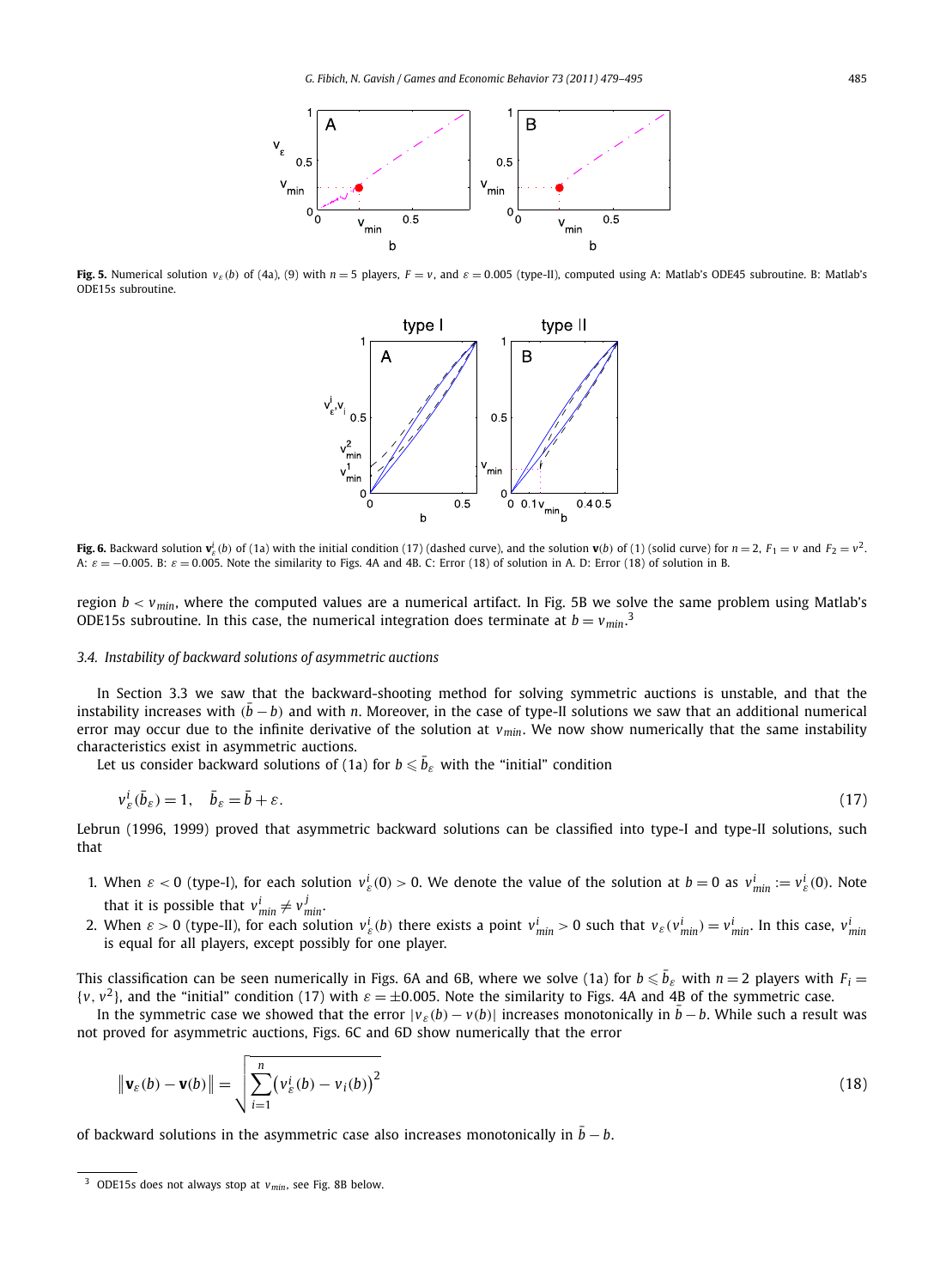

**Fig. 7.** Same as Fig. 6 for  $n = 4$  players with  $F_i = \{v, v, v^2, v^2\}$ .



Fig. 8. Numerical solution  $v_{\varepsilon}(b)$  of (4a), (9) with  $n = 5$  players,  $F = v$ , and  $\varepsilon = 0.005$  (type-II) computed using A: Matlab's ODE45 subroutine. B: Matlab's ODE15s subroutine. Note the similarity to Fig. 5.

In the symmetric case we showed that the instability of backward solutions increases with *n*. We now numerical results that suggests that *our conclusion that the instability of backward solutions increases with n, remains valid in the asymmetric case.* To see that, in Fig. 7 we solve (1a) with  $n = 4$  players with  $F_i = \{v, v, v^2, v^2\}$  for  $b \leq b_\varepsilon$  with the "initial" condition' (17), and observe that  $v^i_{min}$  is considerably larger than in the case of two players.<sup>4</sup> Indeed, max<sub>i</sub>  $v^i_{min}$  < 0.2 for  $n=2$ , while  $\min_i v_{\min}^i > 0.35$  for  $n = 4$ .

In conclusion, the instability of the backward solutions of asymmetric auctions is essentially the same as for symmetric auctions. The source of the instability is analytic, hence independent of the numerical method used to integrate (1a) backwards. In particular, it is not possible to overcome the instability by changing the numerical method for the backward integration. Moreover, the instability increases as *b* decreases and as the number of players increases.

As in the symmetric case, an additional numerical error may occur for type-II inverse functions *vε(b)*. These solutions are defined only for  $v_{min} \leqslant b \leqslant \bar{b}_{\varepsilon}$ . At  $b=v_{min}$ , the derivatives  $dv_{\varepsilon}^i/db$  become infinite. However, depending on the way numerical ordinary differential equation solvers handle infinite derivatives, *v<sup>i</sup> ε(b)* may be (incorrectly) computed for *b < vmin*. For example, in Fig. 8A we solve (1a), (17) with *ε* = 0*.*005 using Matlab's ODE45 subroutine. In this case, the numerical integration does not stop at  $b = v_{min} \approx 0.16$  (as it should), but rather continues down to  $b \approx 0.14$ . Although the solutions appear to be "smooth" in the region  $0.14 < b \le v_{min}$ , the computed values are a numerical artifact.<sup>5</sup> Recall that in the symmetric case, we avoided such numerical artifacts by using ODE15s, see Fig. 5B. In the asymmetric case, however, ODE15s also fails to stop at  $b = v_{min} \approx 0.14$ , see Fig. 8B, and rather continues down to  $b \approx 0.11$ .<sup>6</sup>

#### **4. The boundary-value method**  $(n = 2)$

In Section 3 we saw that the backward-shooting method for solving the boundary-value problem (1) is unstable, especially when the number of players is large. We now present an alternative numerical method, in which (1) is solved using a boundary-value approach. For simplicity, we first present the method for the case of two players. The general case will be considered in Section 5.

In the case of two players, Eq. (1a) reduces to

$$
\frac{dv_1}{db} = \frac{F_1(v_1(b))}{f_1(v_1(b))} \frac{1}{v_2(b) - b}, \qquad \frac{dv_2}{db} = \frac{F_2(v_2(b))}{f_2(v_2(b))} \frac{1}{v_1(b) - b}, \quad 0 \le b \le \bar{b},
$$
\n(19a)

<sup>&</sup>lt;sup>4</sup> In Fig. 7,  $b_1 = b_2$  and  $b_3 = b_4$ . Therefore, only two strategies are plotted.

<sup>&</sup>lt;sup>5</sup> Indeed, the computed solution loses its monotonicity at  $b = v_{min}$ .

<sup>&</sup>lt;sup>6</sup> The difference between the computed values of  $v_{\varepsilon}$  in the region  $b < v_{min}$  in Fig. 8A provides further support that the computed values in these region are a numerical artifact.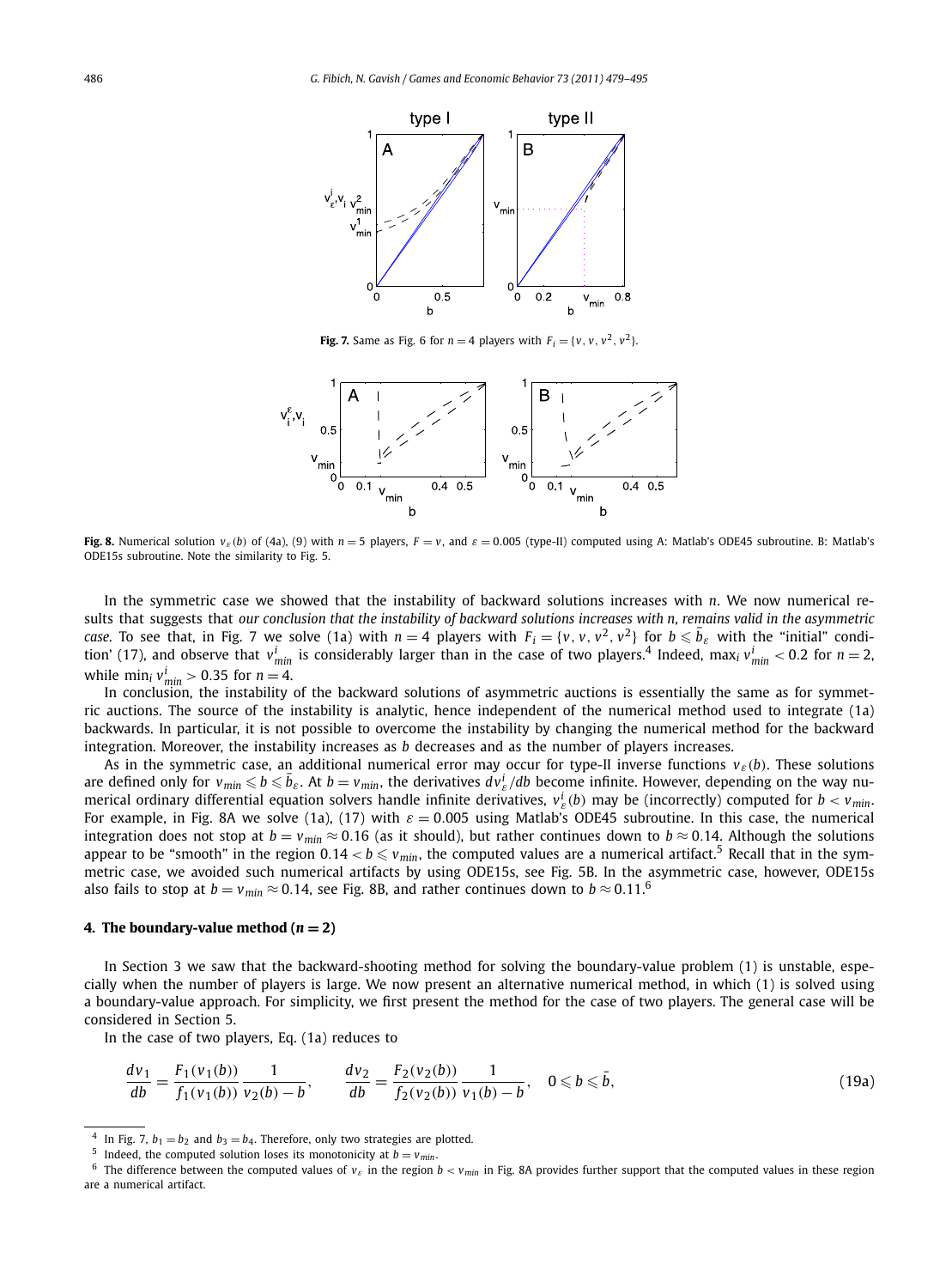with the boundary conditions

$$
v_1(b=0) = v_2(0) = 0, \qquad v_1(b=\bar{b}) = v_2(\bar{b}) = 1.
$$
\n(19b)

The main difficulty in solving this nonlinear boundary-value problem is due to the fact that the location  $\bar b$  of the right boundary is unknown. In order to overcome this difficulty, we recast (19) as a function of  $v_2$  rather than of  $b^{7,8}$  The resulting equations are

$$
\begin{cases}\n\frac{dv_1}{dv_2} = \frac{F_1(v_1(v_2))}{f_1(v_1(v_2))} \frac{f_2(v_2)}{F_2(v_2)} \frac{v_1(v_2) - b(v_2)}{v_2 - b(v_2)},\\ \n\frac{db}{dv_2} = \frac{f_2(v_2)}{F_2(v_2)} [v_1(v_2) - b(v_2)],\n\end{cases} \quad \text{(20a)}
$$

with the boundary conditions

$$
v_1(v_2 = 0) = b(0) = 0, \qquad v_1(v_2 = 1) = 1. \tag{20b}
$$

Unlike (19), the boundary-value problem (20) is defined on a fixed domain  $v_2 \in [0, 1]$ . The values of  $v_1$  are given at both boundaries, whereas the value of *b* is only given in the left boundary.<sup>9</sup> This nonstandard system has a unique solution, since it is equivalent to (19) which has a unique solution (Lebrun, 1996, 1999, 2006).

#### *4.1. Fixed-point iterations*

Since (20) is a nonlinear boundary-value system, it has to be solved using a nonlinear solver, such as fixed-point iterations. We note that there are numerous ways to solve (20) using fixed-point iterations. Our specific choice is based on trial and error, and is given by

$$
\begin{cases}\n\left[\frac{d}{dv_2} - \frac{F_1(v_1^{(k)})}{f_1(v_1^{(k)})} \frac{f_2(v_2)}{F_2(v_2)} \frac{1}{v_2 - b^{(k)}}\right] v_1^{(k+1)} = -\frac{F_1(v_1^{(k)})}{f_1(v_1^{(k)})} \frac{f_2(v_2)}{F_2(v_2)} \frac{b^{(k)}}{v_2 - b^{(k)}}, \\
\left[\frac{d}{dv_2} + \frac{v_1^{(k+1)} - b^{(k)}}{v_2 - b^{(k)}} \frac{f_2(v_2)}{F_2(v_2)}\right] b^{(k+1)} = \frac{f_2(v_2)}{F_2(v_2)} \frac{v_1^{(k+1)} - b^{(k)}}{v_2 - b^{(k)}} v_2,\n\end{cases} \tag{21a}
$$

with the boundary conditions

$$
v_1^{(k+1)}(0) = b^{(k+1)}(0) = 0, \qquad v_1^{(k+1)}(1) = 1,\tag{21b}
$$

where  $k = 0, 1, \ldots$  is the iteration number. In the numerical examples presented in this paper, we used the initial guess

$$
v_1^{(0)}(v_2) = v_2, \qquad b^{(0)}(v_2) = \frac{v_2}{2}.
$$
\n(22)

Eq. (21a) for  $v_1^{(k+1)}$  is a linear first-order equation. Therefore, it is not a priori clear why its solution can satisfy the two boundary conditions in (21b). Note that a similar situation occurs in Eq. (20a) for  $v_1(v_2)$ . In that case, it follows from the rigorous studies of Lebrun (1996, 1999, 2006) that Eq. (19), hence also Eq. (20), has a unique solution.<sup>10</sup> Intuitively, this is because the right-hand side of (20a) is of the form  $0/0$  at  $v_2 = 0$ , and therefore  $v_1(v_2)$  has nonuniqueness at  $v_2 = 0$ . In Fibich and Gavish (2010b), we provide some informal arguments that suggest that since the right-hand side of (21a) is also of the form 0/0 at  $v_2=0$ ,  $v_1^{(k+1)}$  is nonunique at  $v_2=0$ , which "enables" it to satisfy both boundary conditions.

At present, there is no proof that the iterative solution of the boundary-value method, with either the fixed-point iterations (21) or with Newton's iterations to be presented in Section 4.2, exists, or that the iterations converge. In Section 4.3 we test these two iterative approaches numerically, and observe that they converge at the expected linear and quadratic rates, respectively.

**Remark 4.1.** Matlab codes for the boundary-value method with the fixed-point iterations (21), and with Newton's iterations (24) are provided in the on-line supplement.

<sup>&</sup>lt;sup>7</sup> The choice of  $v_2$  and not  $v_1$  as the independent variable is ad-hoc. In some cases, we observed numerically that a wrong choice of the independent variable may lead to divergence (see Section 7).

<sup>8</sup> Amann and Leininger (1996) used the same change of variables in the analysis of all-pay auctions. Lebrun (1999) and, under a slightly different presentation, Lebrun (2009) used the same change of variables to study first-price asymmetric auctions.

<sup>&</sup>lt;sup>9</sup> Note that  $\bar{b}$  does not appear in (20). Its value can be recovered from the solution of (20) using the relation  $\bar{b} = b(v_2 = 1)$ .

<sup>&</sup>lt;sup>10</sup> A different proof is provided by Fibich and Gavish (2010a) for the special case of power-law distributions.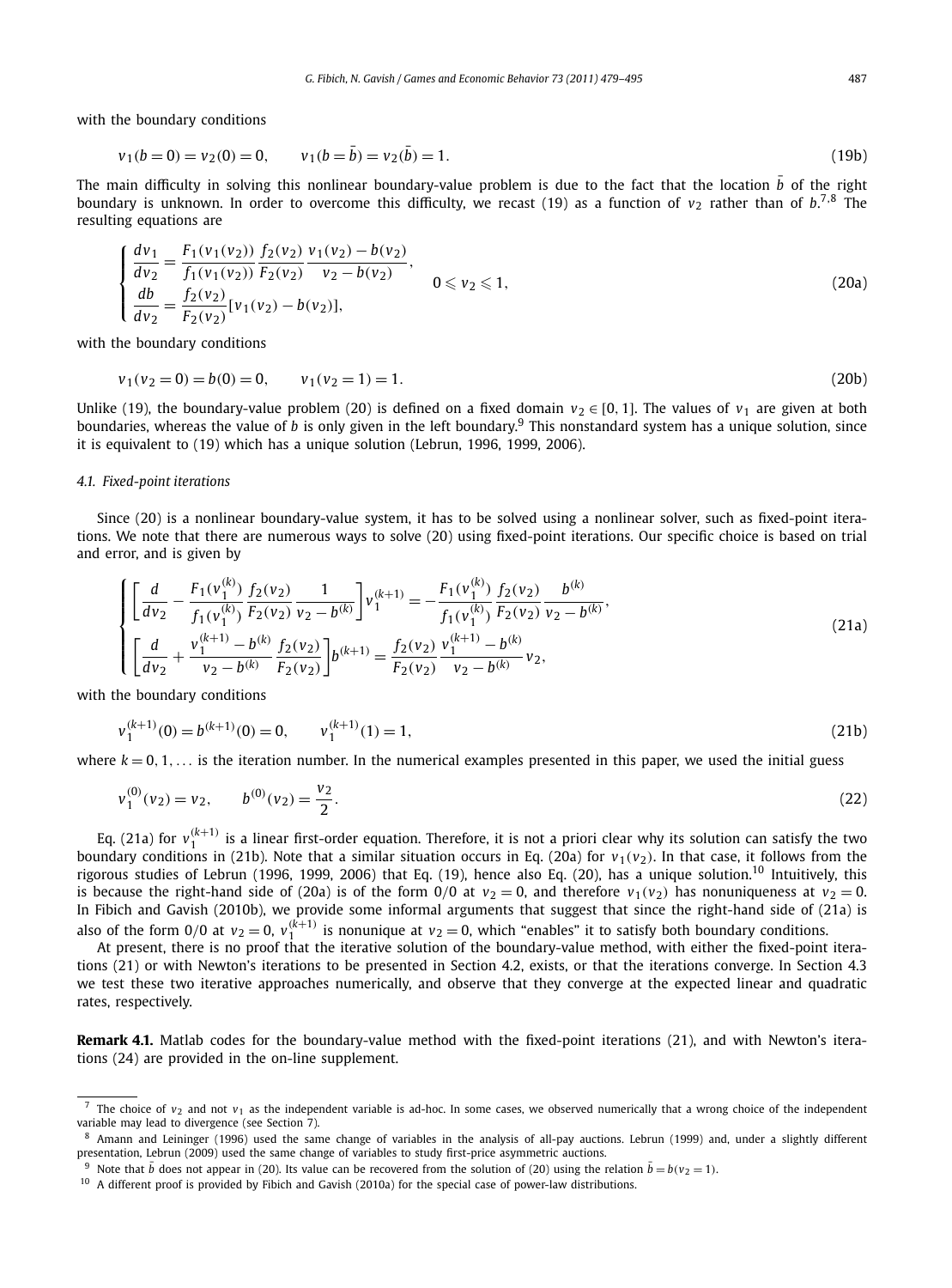#### *4.2. Newton's iterations*

We can also solve the nonlinear boundary-value problem (20) using Newton's method, which generically has a quadratic convergence rate. To do that, denote the residual as

*,*

$$
R_{v_1}[v'_1, v_1, b, v_2] = v'_1(v_2) - \frac{F_1(v_1)}{f_1(v_1)} \frac{f_2(v_2)}{F_2(v_2)} \frac{v_1 - b}{v_2 - b}
$$
  
\n
$$
R_b[b', v_1, b, v_2] = b'(v_2) - \frac{f_2(v_2)}{F_2(v_2)} (v_1 - b).
$$

We would like to find a variation  $\underline{\delta}(v_2) = (\delta_{v_1}(v_2), \delta_b(v_2))$  such that  $(v_1 + \delta_{v_1}, b + \delta_b)$  is the solution of (20), i.e.,

$$
R_{v_1}[v'_1 + \delta'_{v_1}, v_1 + \delta_{v_1}, b + \delta_b, v_2] = 0, \qquad R_b[b' + \delta'_b, v_1 + \delta_{v_1}, b + \delta_b, v_2] = 0.
$$

Since

$$
R_{v_1}[v'_1 + \delta'_{v_1}, v_1 + \delta_{v_1}, b + \delta_b, v_2] = R_{v_1}[v'_1, v_1, b, v_2] + \delta'_{v_1} + \frac{d}{dv_1}R_{v_1}\delta_{v_1} + \frac{d}{db}R_{v_1}\delta_b + \mathcal{O}(\|\underline{\delta}\|^2),
$$
  
\n
$$
R_b[b' + \delta'_b, v_1 + \delta_{v_1}, b + \delta_b, v_2] = R_b[v'_1, v_1, b, v_2] + \delta'_b + \frac{d}{dv_1}R_b\delta_{v_1} + \frac{d}{db}R_b\delta_b + \mathcal{O}(\|\underline{\delta}\|^2),
$$

the linearized equation for *δ* is given by

$$
\frac{d}{dv_2} \left( \frac{\delta_{v_1}}{\delta_b} \right) + \left( \frac{\frac{d}{dv_1} R_{v_1}}{\frac{d}{dv_1} R_b} \frac{\frac{d}{db} R_{v_1}}{\frac{d}{db} R_b} \right) \left( \frac{\delta_{v_1}}{\delta_b} \right) = -\left( \frac{R_{v_1}}{R_b} \right),\tag{23a}
$$

where

$$
\begin{cases}\n\frac{d}{dv_1} R_{v_1} = \left[ \frac{F_1(v_1) f_1'(v_1)}{f_1^2(v_1)} - 1 \right] \frac{f_2(v_2)}{F_2(v_2)} \frac{v_1 - b}{v_2 - b} - \frac{F_1(v_1)}{f_1(v_1)} \frac{f_2(v_2)}{F_2(v_2)} \frac{1}{v_2 - b}, \\
\frac{d}{db} R_{v_1} = \frac{F_1(v_1)}{f_1(v_1)} \frac{f_2(v_2)}{F_2(v_2)} \frac{v_1 - v_2}{(v_2 - b)^2}, \\
\frac{d}{dv_1} R_b = -\frac{f_2(v_2)}{F_2(v_2)}, \\
\frac{d}{db} R_b = \frac{f_2(v_2)}{F_2(v_2)},\n\end{cases} \tag{23b}
$$

with the boundary conditions

$$
\delta_{v_1}(0) = \delta_b(0) = 0, \qquad \delta_{v_1}(1) = 0. \tag{23c}
$$

Therefore, Newton's iterations are

$$
v_1^{(k+1)} = v_1^{(k)} + \delta_{v_1}^{(k)}, \qquad b^{(k+1)} = b^{(k)} + \delta_b^{(k)}, \quad k = 0, 1, 2, \dots,
$$
\n
$$
(24)
$$

where  $\underline{\delta}^{(k)} = (\delta_{\nu_1}^{(k)}, \delta_b^{(k)})$  is the solution of (23) where  $R_{\nu_1}^{(k)} = R_{\nu_1}[(\nu_1')^{(k)}, \nu_1^{(k)}, b^{(k)}, \nu_2]$ , and  $R_b^{(k)} = R_b[(\nu_1')^{(k)}, \nu_1^{(k)}, b^{(k)}, \nu_2]$ . Note that the boundary-conditions (23c) were determined such that  $(v_1+\delta_{v_1},b+\delta_b)$  satisfies the boundary-conditions (20b).

As in the case of the fixed-point iterations (21), since Eq. (23a) is a system of two linear first-order equations, it is not clear why its solution can satisfy the three boundary conditions (23c). In Fibich and Gavish (2010b), we provide some informal arguments that suggest that the nonuniqueness at  $v_2 = 0$  "enables" the solution to satisfy the three boundary conditions (23c).

#### *4.3. Simulations*

We solve the boundary-value problem (19) with  $F_1(v) = v$  and  $F_2(v) = v^2$ . In this case, the maximal bid  $\bar{b}$  can be calculated analytically (Marshall et al., 1994) and is given by  $\bar{b} = 37/64$ . Hence, we can monitor the error  $E^{(k)} = |b^{(k)}(1) - \bar{b}|$ as a function of the iteration number *k*.

We first solve this problem using the boundary-value formulation (20) with the fixed-point iterations (21). As expected, the error  $E^{(k)}$  decreases linearly, going down from  $E^{(0)} \approx 0.1$  to  $E^{(25)} \approx 8.5 \times 10^{-10}$  in 25 iterations, see Fig. 9A. We then solve the same problem using the boundary-value formulation (25) with Newton's method (24). As expected, the observed<br>convergence rate is quadratic, going down from  $E^{(0)}\approx 0.1$  to  $E^{(5)}\approx 8.5\cdot 10^{-10}$  in 5 iterations,

In both cases, the limiting error stabilizes at  $E^{(\infty)} := \lim_{k \to \infty} E^{(k)} \approx 8.5 \times 10^{-10}$ . The limiting error does not go down to zero, because of the discretization error of the finite-difference approximation of the differentiation operator  $\frac{d}{dv_2}$  in (20). In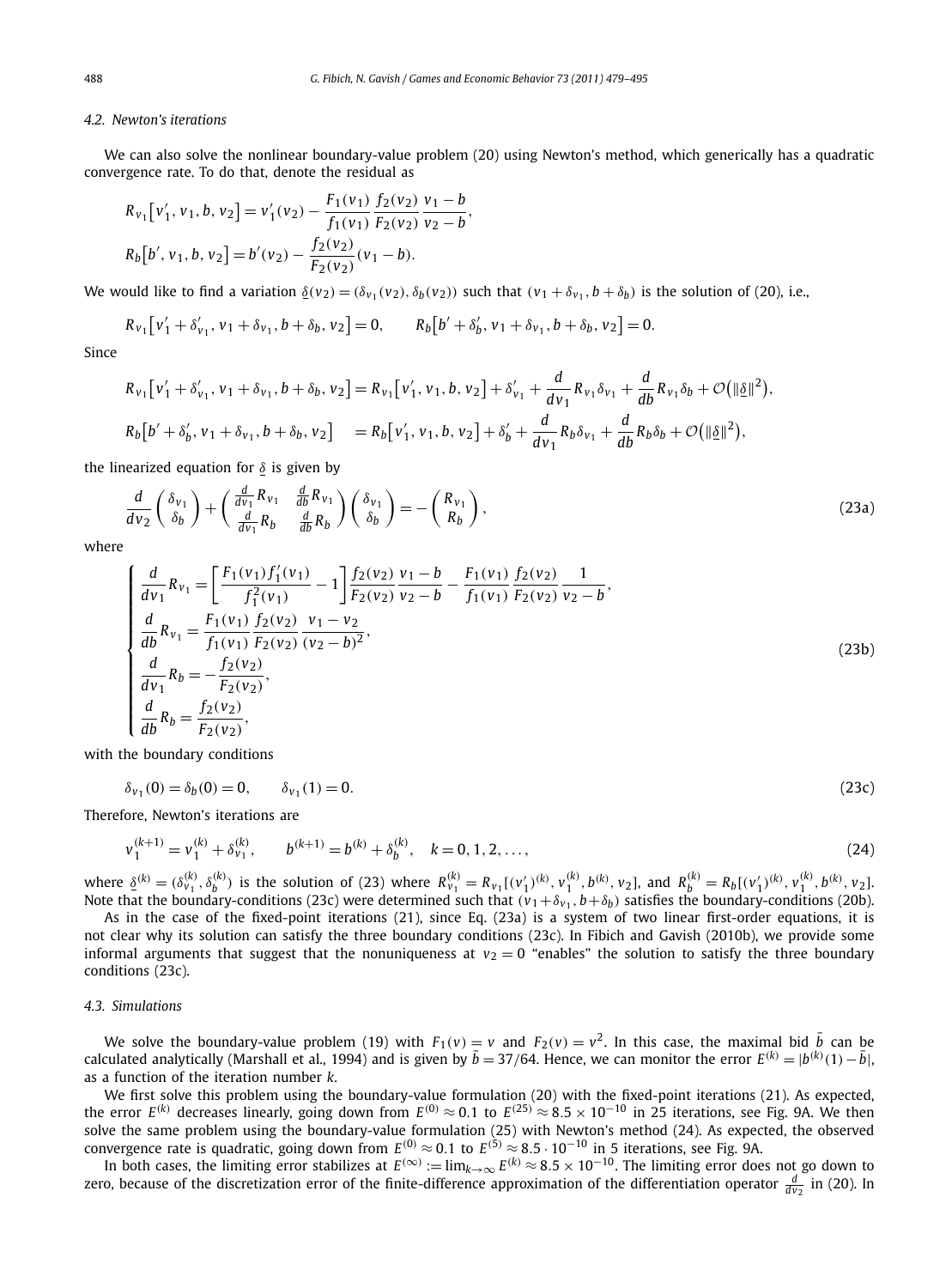

**Fig. 9.** A: The error  $E^{(k)} = |b^{(k)}(1) - \bar{b}|$  as function of the iteration number k, for the boundary-value method with the fixed-point iterations (21) (0) and with Newton's iterations (24) (x). B: The limiting error  $E^{(\infty)} = \lim_{k \to \infty} E^{(k)}$  as a function of the mesh size h (o). Solid line is the fitted curve  $E^{(\infty)} \sim 36.95h^{3.94}$ .

other words, the numerical solution converges to the solution of the discrete approximation of (20), which is not identical to the (continuous) solution of (20). Indeed,  $E^{(\infty)}$  is the same for both the fixed-point iterations (21) and for Newton's method (24), since we used the same discretization scheme in both cases. Moreover, in the simulations of Fig. 9A we used a uniform grid with mesh-size *h* and a fourth-order finite-difference approximation of  $\frac{d}{dv_2}$ . Therefore  $E^{(\infty)}$  should scale as  $h^4$ , as we indeed confirm in Fig. 9B.

#### **5. The boundary-value method (general** *n***)**

In Section 4 we presented a numerical method for solving the system (1) with 2 players using a boundary-value formulation. We now generalize this approach for any number of players. As in the two-player case, in order to solve this problem on the fixed interval [0, 1], we recast (1) as a function of  $v_n$  rather than of *b*. The resulting equations are given by

$$
\begin{cases}\n\frac{dv_i}{dv_n} = \frac{F_i(v_i) f_n(v_n)}{f_i(v_i) F_n(v_n)} \frac{\left(\frac{1}{n-1} \sum_{j=1}^n \frac{1}{v_j - b}\right) - \frac{1}{v_i - b}}{\left(\frac{1}{n-1} \sum_{j=1}^n \frac{1}{v_j - b}\right) - \frac{1}{v_n - b}}, \quad i = 1, \dots, n-1, \\
\frac{db}{dv_n} = \frac{f_n(v_n)}{F_n(v_n)} \frac{1}{\left(\frac{1}{n-1} \sum_{j=1}^n \frac{1}{v_j - b}\right) - \frac{1}{v_n - b}}.\n\end{cases} \tag{25a}
$$

These equations are solved on the fixed domain  $0 \le v_n \le 1$ , subject to the boundary conditions

$$
v_i(0) = b(0) = 0, \qquad v_i(1) = 1, \quad i = 1, \dots, n-1.
$$
\n(25b)

In order to generalize the fixed-point iterations (21) to *n*-players, we first simplify (25a) by multiplying the denominator and enumerator of each equation by  $(n - 1) \prod_{l=1}^{n} (v_l - b)$  to obtain

$$
\begin{cases}\n\frac{dv_i}{dv_n} = \frac{F_i(v_i) f_n(v_n)}{f_i(v_i) F_n(v_n)} \frac{\sum_{j=1}^n \left[\prod_{l \neq j} (v_l - b)\right] - (n-1) \prod_{l \neq i} (v_l - b)}{\sum_{j=1}^n \left[\prod_{l \neq j} (v_l - b)\right] - (n-1) \prod_{l \neq n} (v_l - b)}, \quad i = 1, \dots, n-1, \\
\frac{db}{dv_n} = \frac{f_n(v_n)}{F_n(v_n)} \frac{(n-1) \prod_{l=1}^n (v_l - b)}{\sum_{j=1}^n \left[\prod_{l \neq j} (v_l - b)\right] - (n-1) \prod_{l \neq n} (v_l - b)}.\n\end{cases}
$$
\n(26)

The fixed-point iterations that generalize (21) are

$$
\begin{cases}\n\frac{d v_i^{(k+1)}}{d v_n} = \frac{F_i(v_i^{(k)}) f_n(v_n)}{f_i(v_i^{(k)}) F_n(v_n)} \\
\times \frac{\sum_{j=1}^n \left[ \prod_{l \le i, l \ne j} (v_l^{(k+1)} - b^{(k)}) \prod_{l > i, l \ne j} (v_l^{(k)} - b^{(k)}) \right] - (n-1) \prod_{l < i} (v_l^{(k+1)} - b^{(k)}) \prod_{l > i} (v_l^{(k)} - b^{(k)})}{\sum_{j=1}^n \left[ \prod_{l < i, l \ne j} (v_l^{(k+1)} - b^{(k)}) \prod_{l \ge i, l \ne j} (v_l^{(k)} - b^{(k)}) \right] - (n-1) \prod_{l < i} (v_l^{(k+1)} - b^{(k)}) \prod_{l > i} (v_l^{(k)} - b^{(k)})},\n\end{cases} (27a)
$$
\n
$$
i = 1, \dots, n-1,
$$
\n
$$
\begin{cases}\n\frac{db}{dv_n} = \frac{f_n(v_n)}{F_n(v_n)} \frac{(n-1)(v_n - b^{(k+1)}) \prod_{l \ne n} (v_l^{(k+1)} - b^{(k)})}{\sum_{j=1}^n \left[ \prod_{l \ne j} (v_l^{(k+1)} - b^{(k)}) \right] - (n-1) \prod_{l \ne n} (v_l^{(k+1)} - b^{(k)})},\n\end{cases}
$$

with the boundary conditions

$$
v_i^{(k+1)}(0) = b^{(k+1)}(0) = 0, \qquad v_i^{(k+1)}(1) = 1.
$$
\n(27b)

Newton's method that generalizes (24) is

$$
\delta' + \mathbf{J}\delta = -\mathbf{R},\tag{28a}
$$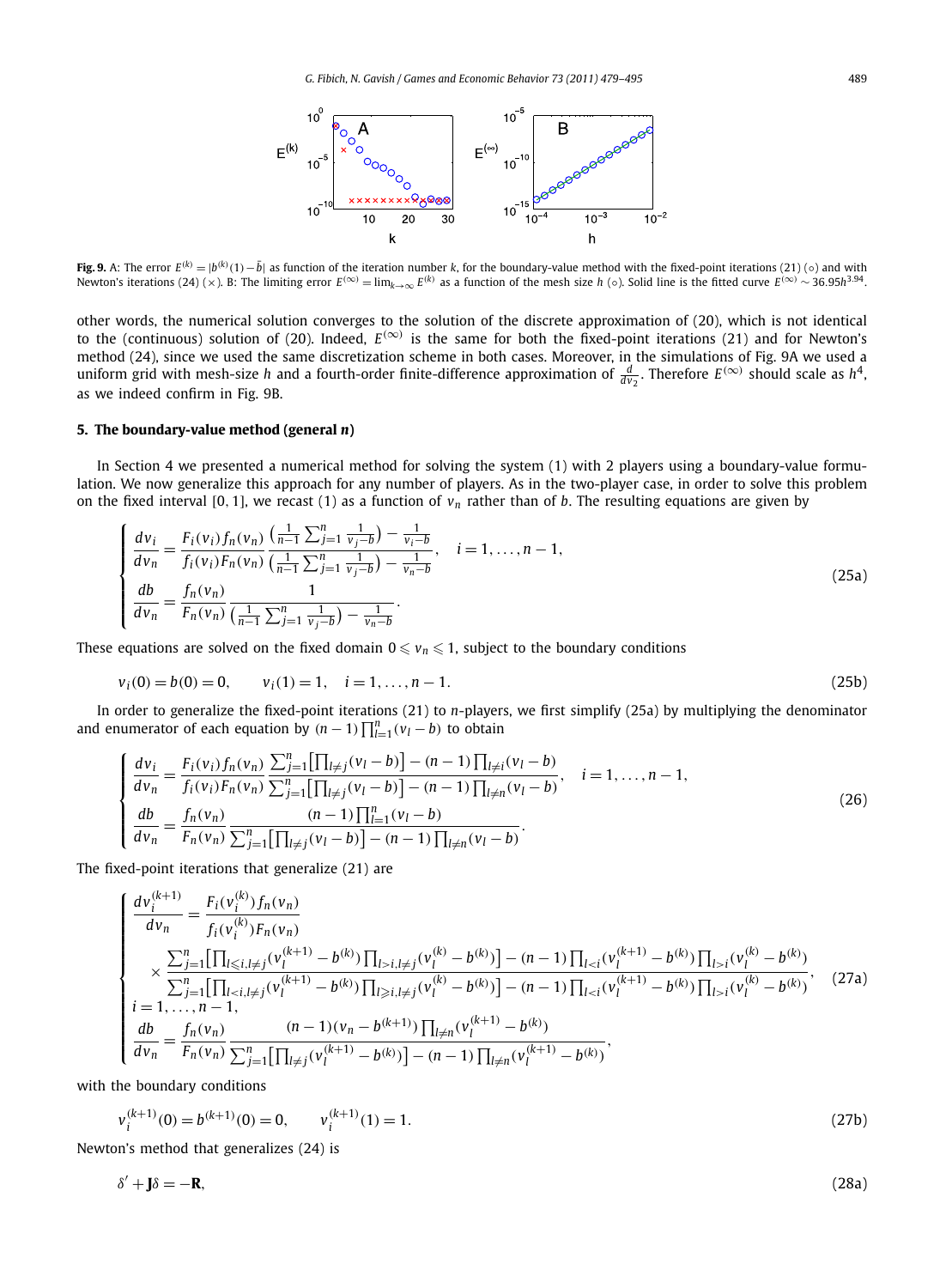

**Fig. 10.** Difference  $\Delta b^{(k)} = |\bar{b}^{(k)} - \bar{b}^{(k-1)}|$  as a function of the iteration number k (0), for the boundary-value method (25) with the fixed-point iterations (27). Simulations of A: Fig. 11, and B: Fig. 12 (see below).



**Fig. 11.** Solution of (1) with three players with distribution  $F_i = \{v, v^2, v^3\}$  computed with A: the boundary-value method (25) with the fixed-point  $\| \mathbf{v} \|^2$  iterations (27), and B: backward shooting  $(\text{BIDCOMP}^2)$ . C: The difference  $\| \mathbf{v}^{\text{BVM}}(b) - \mathbf{v}^{\text{BIDCOMP}}(b) \|$ .

where **J** is the Jacobian matrix

$$
\mathbf{J} = \begin{bmatrix} \frac{\partial}{\partial v_1} R_{v_1} & \frac{\partial}{\partial v_2} R_{v_1} & \cdots & \frac{\partial}{\partial v_{n-1}} R_{v_1} & \frac{\partial}{\partial b} R_{v_1} \\ \vdots & & & \vdots \\ \frac{\partial}{\partial v_1} R_{v_{n-1}} & \frac{\partial}{\partial v_2} R_{v_{n-1}} & \cdots & \frac{\partial}{\partial v_{n-1}} R_{v_{n-1}} & \frac{\partial}{\partial b} R_{v_{n-1}} \\ \frac{\partial}{\partial v_1} R_b & \frac{\partial}{\partial v_2} R_b & \cdots & \frac{\partial}{\partial v_{n-1}} R_b & \frac{\partial}{\partial b} R_b \end{bmatrix},
$$
(28b)

 $\mathbf{R} = (R_{v_1}, R_{v_2}, \ldots, R_{v_{n-1}}, R_b)^T$  is the residual vector, and

$$
R_{v_i} = \frac{dv_i}{dv_n} - \frac{F_i(v_i) f_n(v_n)}{f_i(v_i) F_n(v_n)} \frac{\left(\frac{1}{n-1} \sum_{j=1}^n \frac{1}{v_j - b}\right) - \frac{1}{v_i - b}}{\left(\frac{1}{n-1} \sum_{j=1}^n \frac{1}{(v_j - b)}\right) - \frac{1}{v_n - b}},
$$
  
\n
$$
R_b = \frac{db}{dv_n} - \frac{f_n(v_n)}{F_n(v_n)} \frac{1}{\left(\frac{1}{n-1} \sum_{j=1}^n \frac{1}{v_j - b}\right) - \frac{1}{v_n - b}}.
$$
\n(28c)

These equations are solved with the boundary conditions

$$
\delta(0) = 0, \qquad \delta_{v_i}(1) = 0, \quad i = 1, \dots, n-1. \tag{28d}
$$

As in the case of two types of players, we do not provide a proof for the existence of the iterative solutions, or for their convergence. In Section 5.1 we test the Newton's iterations numerically, and observe that they converge in a quadratic rate.

#### *5.1. Simulations*

We first solve Eq. (1) with  $n = 3$  players with distributions  $F_i = \{v, v^2, v^3\}$ , using the boundary-value formulation (25) and the fixed-point iterations (27). Since an explicit expression for  $\bar{b}$  is not available in this case, we monitor the value of  $\Delta b^{(k)} = |b^{(k)}(1) - b^{(k-1)}(1)|$ . Fig. 10A shows that the convergence rate is linear, and that  $\Delta b^{(k)}$  goes down from  $\Delta b^{(0)} \approx 10^{-2}$ to  $\Delta b^{(40)} \approx 10^{-15}$  in  $\approx 40$  iterations.

In order to confirm that the fixed-point iterations converged to the unique solution of (1), we compare the solution  $\mathbf{v}^{BVM} = (v_1^{BVM}, \ldots, v_n^{BVM})$  that the fixed-point iterations (27) converged to, see Fig. 11A, with the solution  $\mathbf{v}^{BIDCOMP}$  =  $(v_1^{BIDCOMP},...,v_n^{BIDCOMP})$  computed using the freely available BIDCOMP<sup>2</sup> backward-shooting program, see Fig. 11B. In this case, BIDCOMP<sup>2</sup> calculates the solution only down to  $b = b_{min} \approx 0.1$ . At  $b_{min} \approx 0.1$  the BIDCOMP<sup>2</sup> solution breaks down, and sharply increases towards  $v = 1$ , demonstrating the inherent numerical instability of type-II backward solutions beyond  $v_{min}$ , see Section 3.4. In contrast, the boundary-value method does not suffer from this instability. Rather, the solution **v***BVM* is computed for  $0 \leqslant b \leqslant \bar{b}$ , and in particular satisfies the left boundary condition (1b), see Fig. 11A.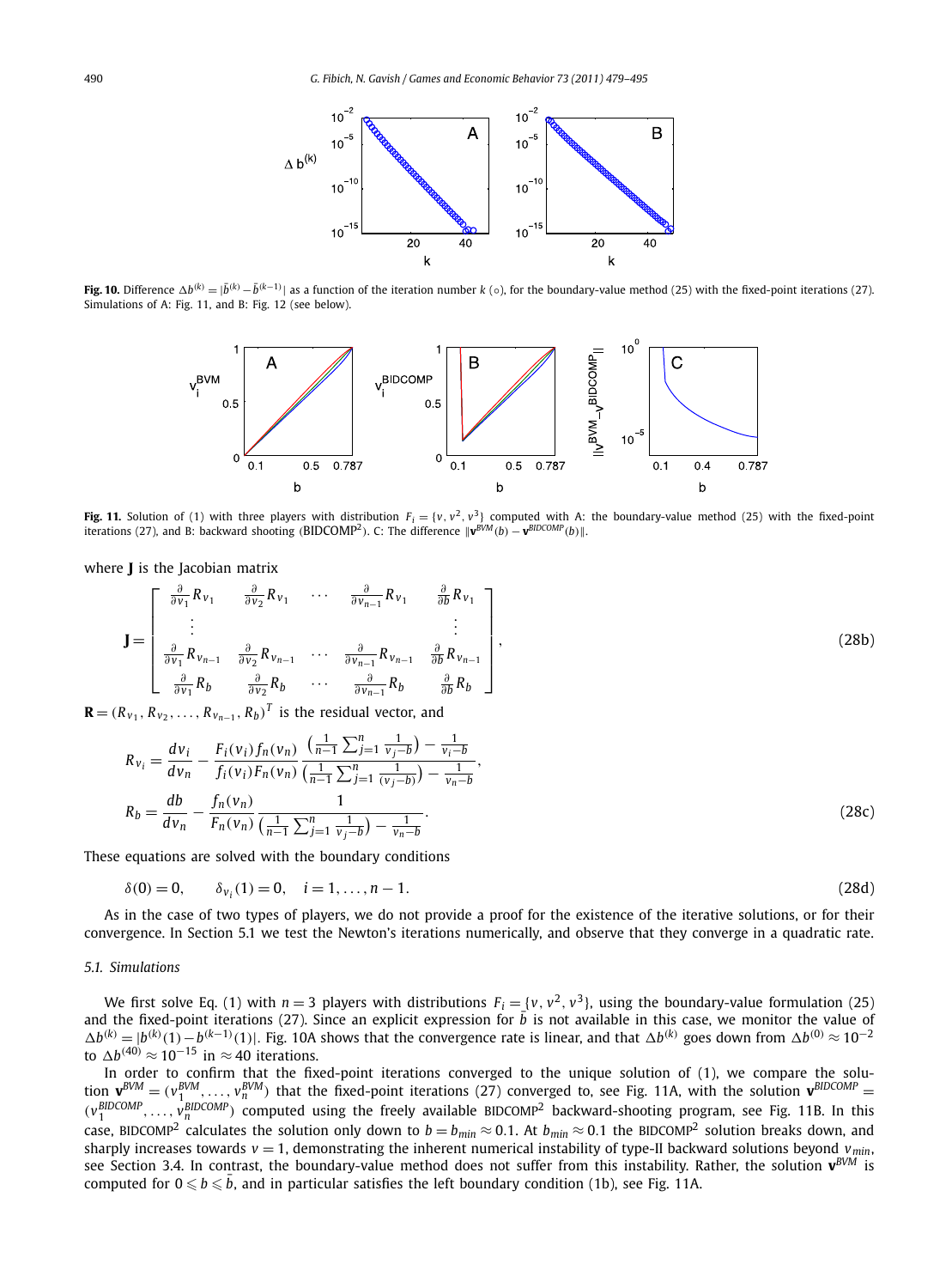

**Fig. 12.** Same as Fig. 11 with  $n = 6$  and the distributions  $F_i = \{v, v^{3/2}, v^2, v^{5/2}, v^3, v^{7/2}\}$ . Inset in A is a zoom-in on the region  $0.88 \leq b \leq b$ .

The difference in the value of  $\bar{b}$  computed by the two methods is  $|\bar{b}^{BVM} - \bar{b}^{BIDCOMP}| = 1.08 \cdot 10^{-5}$ , confirming that the two methods converged to the same solution of  $(1)$ . As *b* decreases from  $\bar{b}$ , the difference between the two solutions

$$
\|\mathbf{v}^{BVM}(b) - \mathbf{v}^{BIDCOMP}(b)\| = \sqrt{\sum_{i=1}^{n} (v_i^{BVM}(b) - v_i^{BIDCOMP}(b))^2}
$$
(29)

increases from 1.08 · 10<sup>−5</sup> at  $b=\bar{b}\approx$  0.787 to 0.012 at  $b=v_{min}+0.01\approx$  0.11. Then at  $v_{min}\approx$  0.1 it jumps to 0.9, see Fig. 11C. We attribute the increase in the difference (29) in the region  $v_{min} < b < 1$  to the growth of the analytic error of backward as *b* decreases from  $\bar{b}$ , and the sudden jump in the difference (29) at  $b = v_{min}$  to the numerical error of type-II backward solutions, see Section 3.4.

We next solve Eq. (1a) with 6 players with distributions  $F_i = \{v, v^{3/2}, v^2, v^{5/2}, v^3, v^{7/2}\}$ , using the boundary-value method (25) with the fixed-point iterations (27). As in the case of three players, the convergence rate is linear, and  $\Delta b^{(k)}$ goes down by 13 orders of magnitude in  $\approx$  50 iterations, see Fig. 10B.

In Fig. 12A we plot the solution  $\mathbf{v}^{BVM}$  that the iterations (27) converged to. Although the six curves  $\{v_i^{BVM}\}_{i=1}^6$  are nearly indistinguishable, they are different and well resolved, see inset graph of Fig. 12A. In this case, BIDCOMP<sup>2</sup> calculates the solution only down to  $b = v_{min} \approx 0.41$ , see Fig. 12B, at which point it breaks down, and sharply increases towards  $v = 1$ . As expected, with six players, *vmin* is significantly larger with three players, see Fig. 11B, confirming that the analytic instability of the backward solutions becomes more severe as the number of players increases. In contrast, the solution **v***BVM* is computed for  $0 \leqslant b \leqslant \bar{b}$ , and in particular satisfies the boundary condition (1b), see Fig. 12A.

As in the three-player case, the difference in the values of  $\bar{b}$  computed by the two methods is  $|\bar{b}^{BVM} - \bar{b}^{BIDCOMP}|$  = <sup>4</sup>*.*<sup>6</sup> × <sup>10</sup><sup>−</sup>6, showing that the two methods converged to the same solution of (1). As *<sup>b</sup>* decreases from ¯ *b*, the difference between the solutions  $\|\mathbf{v}^{BVM}(b)-\mathbf{v}^{BIDCOMP}(b)\|$  increases from  $4.6\times10^{-6}$  at  $b=\overline{b}\approx0.9162$  to 0.033 at  $b=v_{min}+0.01\approx0.01$ 0.42. Then at  $v_{min} \approx 0.41$  it jumps to 0.6, see Fig. 12C. As before, we attribute the increase in the difference (29) in the region  $v_{min} < b < 1$  to the growth of the analytic error of backward solutions as *b* decreases from  $\bar{b}$ , and the jump in the difference (29) at  $b = v_{min}$  to the numerical error of type-II backward solutions.

The convergence of the fixed-point iterations (27) does not slow down as the number of players increases. Indeed, both simulations converged (i.e., *b(k)* went down by 10<sup>−</sup>13) in 40–50 iterations, see Fig. 10. Moreover, the simulations in Section 6.1 with up to 450 players also converged in 25–50 iterations. *Therefore, unlike backward shooting, the boundary-value method does not become less efficient as the number of players increases.*

#### **6. Applications**

In this section we apply the boundary-value method to several problems that could not been solved using backward shooting.

#### *6.1. Large auctions*

In Section 3 we saw that the instability of backward solutions becomes more severe as the number of players increases. Therefore, the study numerically large asymmetric first-price auctions with backward shooting is limited. We now use the boundary-value method to study large asymmetric first-price auctions, namely we solve Eq. (1) using the boundary-value formulation (25) with the fixed-point iterations (27).

We begin with the case of  $n = 9$  players with the nine distributions

$$
F_k = c_k \cdot \text{erf}\left(\frac{\alpha_k}{\alpha_k + 1} \frac{v}{\sqrt{2}}\right), \quad \alpha_k = 1, 2, 3 \quad \text{(truncated normal distribution)}
$$
\n
$$
F_k = c_k \cdot v^{\beta_k}, \quad \beta_k = 1, 2, 3 \quad \text{(power)}
$$
\n
$$
F_k = c_k \cdot \left[1 - \exp\left(\frac{v}{\gamma_k}\right)\right], \quad \gamma_k = 1, 2, 3 \quad \text{(Weibull)}, \tag{30}
$$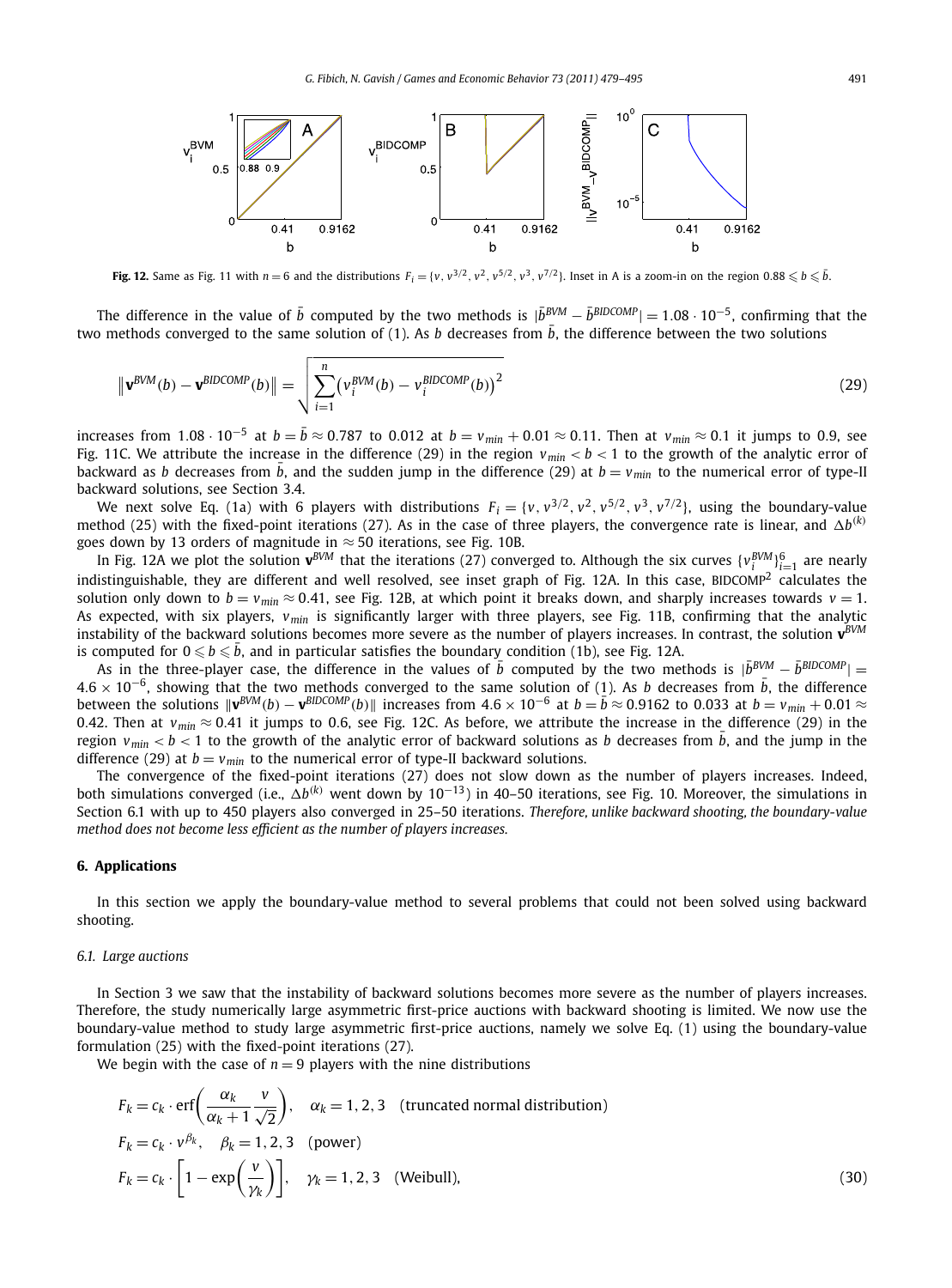

**Fig. 13.** Solution of (1) with *n* players (dashed curves) divided into nine equal groups. The players of the *i*th group draw their value according to the distribution  $F_i$  from (30). Solid line is  $v = b$ . A:  $n = 9$ , B:  $n = 18$ , C:  $n = 450$ .



**Fig. 14.** Zoom-in on the data of Fig. 13 for *b* near  $\bar{b}$  and  $v_i(b)$  near 1.

where erf(x) =  $\frac{2}{\sqrt{\pi}} \int_0^x e^{-t^2} dt$ , and {c<sub>k</sub>} are set such that  $F_k(1) = 1$ . The nine curves { $v_i(b)$ } $_{i=1}^9$  are nearly indistinguishable, see Fig. 13A. In order to show that these nine curves are different and well resolved, we plot them near  $b=\bar{b}$  and  $v_i=1$ , see Fig. 14A.

Next, we solve Eq. (1) with  $n = 18$  players, when the players are divided into nine groups, each group has two players, and the players of the *i*th group draw their value according to the distributions  ${F_1, F_2, \ldots, F_9}$  given by (30). In this case,  $b_1(v) = b_2(v)$ ,  $b_3(v) = b_4(v)$ , ...,  $b_{17}(v) = b_{18}(v)$ . Therefore, only nine curves are plotted in Fig. 13B. The nine curves in Fig. 13B are closer to each other and to  $v = b$  than in the  $n = 9$  case in Fig. 13A, suggesting that

$$
\lim_{n \to \infty} b_i(v) = v, \quad 1 \leq i \leq n. \tag{31}
$$

These nine curves are different and well resolved, see Fig. 14B.

Finally, we solve Eq. (1) with  $n = 450$  players which are divided into nine groups of 50 players, and the players of the *i*th group draw their value according to the distribution  $F_i$  given by (30). The nine curves are indistinguishable from each other and from the curve  $v = b$ , see Fig. 13C, in agreement with (31). These nine curves are different and well resolved, see Fig. 14C.

#### *6.2. Asymptotic revenue equivalence*

One of the most fundamental results in auction theory is the Revenue Equivalence Theorem, which states that the expected revenue of the seller in equilibrium is independent of the auction mechanism, so long as the equilibrium has the properties that the buyer with the highest value wins, and any buyer with the lowest possible value has zero expected surplus. This condition holds for symmetric auctions, but not for asymmetric auctions. Hence, asymmetric auctions are generally not revenue equivalent (see, e.g., Maskin and Riley, 2000). Nevertheless, since asymmetric auctions "become symmetric" as *n* → ∞, see Section 6.1, asymmetric auctions become *revenue equivalent* as *n* → ∞ (Bali and Jackson, 2002).

We now use the boundary-value method to compute *the rate* at which large asymmetric auctions become *revenue equivalent*. Consider two groups of players,  $n/2$  players with distribution  $F_1(v)$ , and  $n/2$  players with distribution  $F_2(v)$ . Since the bidding strategy of all bidders within the same group is the same, the system (1) reduces to

$$
v'_1(b) = \frac{F_1(v_1(b))}{f_1(v_1(b))} \frac{1}{2(n-1)} \left[ \frac{n}{v_2(b) - b} - \frac{n-2}{v_1(b) - b} \right],
$$
  
\n
$$
v'_2(b) = \frac{F_2(v_2(b))}{f_2(v_2(b))} \frac{1}{2(n-1)} \left[ \frac{n}{v_1(b) - b} - \frac{n-2}{v_2(b) - b} \right],
$$
\n(32a)

with the boundary conditions

$$
\nu_1(0) = \nu_2(0) = 0, \qquad \nu_1(\bar{b}) = \nu_2(\bar{b}) = 1. \tag{32b}
$$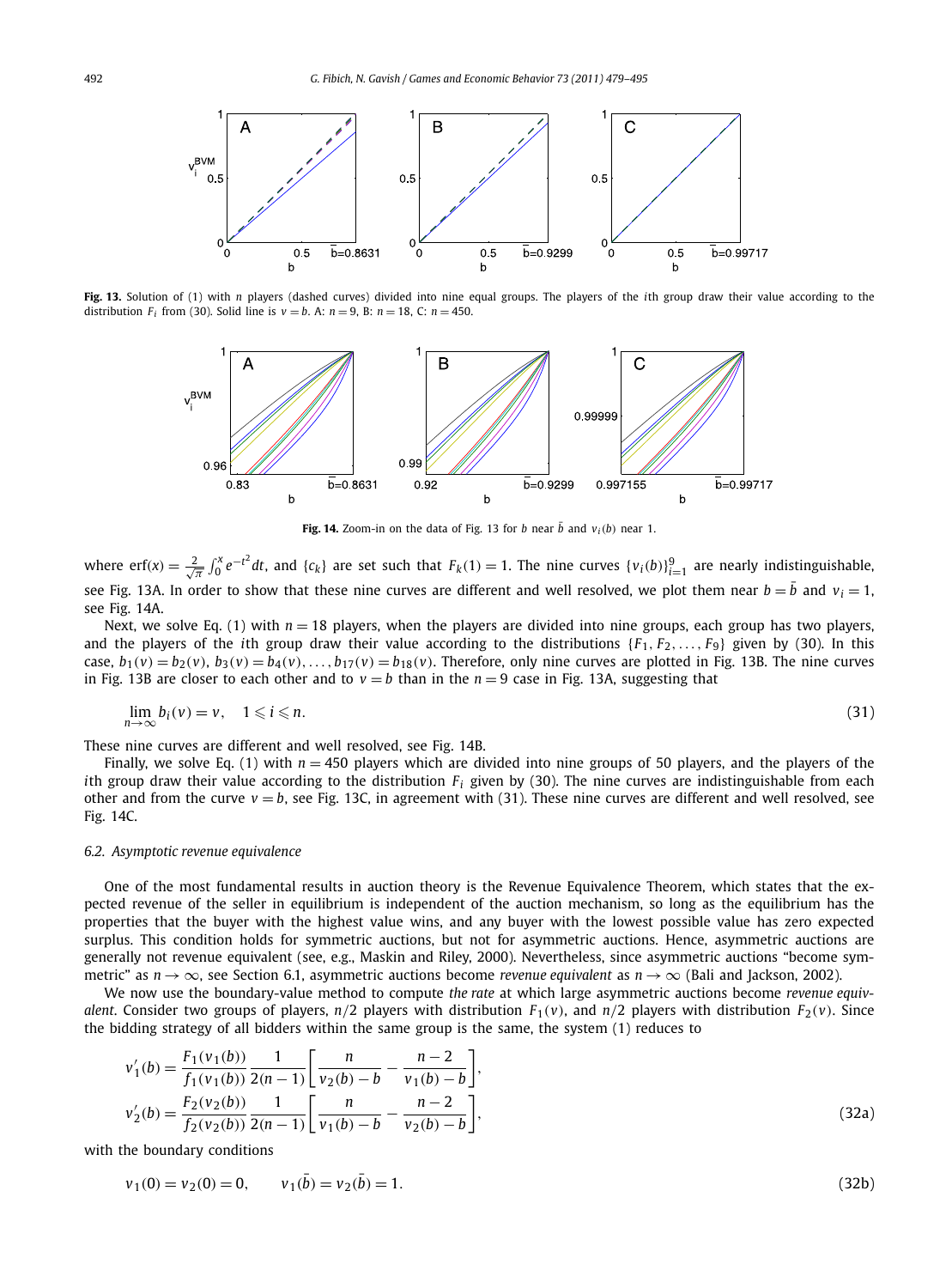

**Fig. 15.** Revenue difference between first- and second-price auctions when the players are divided into two groups, each with *n/*2 players (dashed curve). Data is plotted on a logarithmic scale. A: *F*<sub>1</sub> and *F*<sub>2</sub> are given by (33). Solid curve is the numerical fitted curve 0.04*n*<sup>−3</sup>. B: *F*<sub>1</sub> = *v* and *F*<sub>2</sub> = *v*<sup>2</sup>. Solid curve is the numerical fitted curve 0*.*035*n*<sup>−</sup>4.

We solve (32) using the boundary-value method (25) with Newton's iterations (28), for  $n = 2, 4, \ldots, 400$  players. Then, we calculate the seller's expected revenue, which is given by the one-dimensional integral  $R^{1st}(n) = \overline{b}$  −  $\int_0^{\bar{b}} \prod_{i=1}^n F_i(v_i(b)) db$ .<sup>11</sup> In the case of an asymmetric second-price auction, the seller's expected revenue is given explicitly by  $R^{2nd}(n) = 1 - \int_0^1 [(1-n)\prod_{i=0}^n F_i(v) + \sum_{i=1}^n \prod_{j \neq i} F_j(v)] dv$ .

In Fig. 15A we plot the revenue difference between first- and second-price asymmetric auctions as a function of *n* for the case of two groups, each with *n/*2 players, with the distributions

$$
F_1 = \left[1 - \exp\left(\frac{v}{2}\right)\right] / \left[1 - \exp\left(\frac{1}{2}\right)\right] \quad \text{(Weibull)}, \qquad F_2 = \sqrt{v}.
$$
\n<sup>(33)</sup>

In this case, the revenue difference behaves as

$$
R^{1st}(n) - R^{2nd}(n) \sim \frac{0.04}{n^3}.
$$
\n(34)

In Fig. 15B we repeat this procedure with  $F_1 = v$  and  $F_2 = v^2$ , for  $n = 2, 4, ..., 280$  players. In this case, the revenue difference behaves as

$$
R^{1st}(n) - R^{2nd}(n) \sim \frac{0.035}{n^4}.\tag{35}
$$

The most noticeable feature in Fig. 15 is that the revenue differences between first-price auctions and second-price auctions decay very rapidly with the number of players. For example, already with 6 players the revenue differences are 0*.*02% or less. The rate at which the revenue differences go to zero is not the same in the two examples. Nevertheless, in these two examples, as well as in additional examples that we checked (data not shown), the decay rate of the revenue difference was always at least  $O(1/n^3)$ . This numerical observation is relevant to the open problem of revenue ranking of first and second asymmetric auctions, as it suggests that:

- 1. In the case of large auctions, the revenue differences are so small that the problem of revenue ranking is more of academic interest than of practical value.
- 2. Already with six players, the revenue differences are typically in the fourth or fifth digit.

#### *6.3. Relaxing the assumption of stochastic dominance*

Kirkegaard (2009) noted that the standard assumption in the existing analytic studies of asymmetric first-price auctions is that the distributions {*Fi*} can be ordered according to first-order conditional stochastic dominance, i.e.,

$$
F_1 \succ F_2 \succ \cdots \succ F_n,\tag{36}
$$

where  $F_i \succ F_j$  if  $d(F_i(v)/F_j(v))/dv < 0$ . Because  $F_k(1) = 1$  for  $k = 1, ..., n$ , relation (36) implies that

$$
F_1(v) > F_2(v) > \cdots > F_n(v), \quad 0 < v < 1.
$$

Therefore, the distribution {*Fi*} do not cross each other in *(*0*,* 1*)*.

A natural question is whether the analytic results proved under the assumption of stochastic dominance remain true when this assumption is removed. For example, Maskin and Riley (2000) proved the following result:

**Lemma 6.1.** Consider a first-price auction with two players with distributions F<sub>1</sub> and F<sub>2</sub>. If F<sub>1</sub>  $\lt$  F<sub>2</sub>, then  $\mu_1$   $\leqslant$   $\bar{b}$   $\leqslant$   $\mu_2$ , where

<sup>&</sup>lt;sup>11</sup> In this approach one can compute the expected revenue much more efficiently and accurately than with the commonly used Monte Carlo approach (Fibich and Gavious, 2003).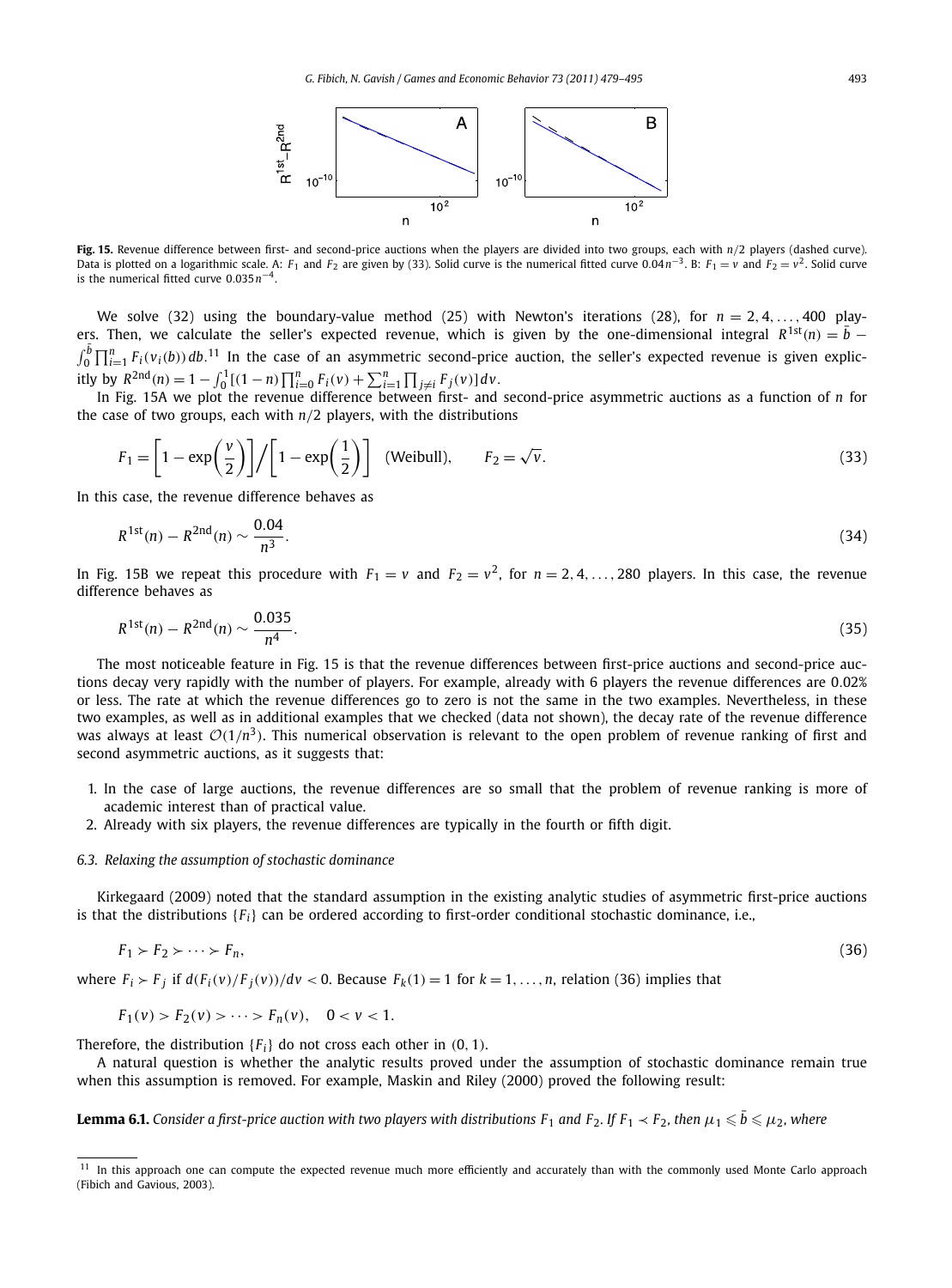

**Fig. 16.** Solution of (1) with the distributions given by (38), calculated using the boundary-value method with the fixed-point iterations (21).

$$
\mu_i = \int_0^1 v f_i(v) \, dv,\tag{37}
$$

*is bidder's i expected value.*

We now use the boundary-value method to show that Lemma 6.1 does not hold when *F*<sup>1</sup> and *F*<sup>2</sup> cannot be ordered according to first-order conditional stochastic dominance. To do that, we solve (1) for two players with

$$
F_1(v) = \text{erf}\left(\frac{v}{2\sqrt{2}}\right) / \text{erf}\left(\frac{1}{2\sqrt{2}}\right), \qquad F_2(v) = F_1(v) + 3v(1-v)\left(\frac{1}{2} - v\right),\tag{38}
$$

where  $\text{erf}(x) = \frac{2}{\sqrt{\pi}} \int_0^x e^{-t^2} dt$ . Since  $F_1$  and  $F_2$  cross at  $v = 1/2$ , they cannot be ordered according to first-order conditional stochastic dominance. Moreover, for the distributions (38),  $\mu_1 = \mu_2 \approx 0.36$ . Therefore, if Lemma 6.1 remains valid without the stochastic dominance assumption, then  $\bar{b} = \mu_1 \approx 0.36$ . Our simulation shows that  $\bar{b} \approx 0.48$ , see Fig. 16.<sup>12</sup> Hence, we conclude that Lemma 6.1 does not hold in the general case.

Kirkegaard (2009) stated that "*all* existing classes of numerical examples share the common feature that the number of times the bid strategies cross is at most one". Therefore, although "it is straightforward to construct examples with several crossings, [*...*] with the current specifications, the numerical literature will be unable to provide examples with several crossings".

We now use the boundary-value method to provide a numerical example of bidding strategies with more than one crossing. Specifically, we solve Eq. (1) with three players with the distributions

$$
F_1 = v, \qquad F_2 = v + 2v^2(1 - v^2)(0.25 - v^2)(0.75 - v^2),
$$
  
\n
$$
F_3 = v - 3v^2(1 - v^2)(0.25 - v^2)(0.75 - v^2).
$$
\n(39)

These distributions cross each other twice in the interval (0, 1) at  $v = \sqrt{0.25}$  and  $v = \sqrt{0.75}$ , see Fig. 17A. Therefore, by Kirkegaard (2009, Proposition 3), the bidding strategies in this case should cross each other twice in the interval *(*0*,* 1*)*, as indeed can be observed in Fig. 17B.

#### **7. Discussion**

In this study, we showed that the standard backward-shooting method for computing the equilibrium strategies of asymmetric first-price auctions is inherently unstable. This instability becomes more severe as the number of players increases, and cannot be eliminated by changing the numerical methodology of the backward solver. Then, we proposed a novel boundary-value method for computing the equilibrium strategies of asymmetric first-price auctions. Unlike backward shooting, the boundary-value method is stable.

Our simulations show that the boundary-value method is considerably more robust than the backward-shooting method. In particular, it can compute the equilibrium strategies even when the number of players is large. The boundary-value method is also not restricted to certain distributions and it can accommodate distributions of mixed types. In contrast, the current backward-shooting programs are restricted to several common types of distributions, and do not allow distributions with mixed types.

A key element in the boundary-value method is the change of the independent variable from *b* to  $v_n$ , which fixes the domain over which the system of ordinary differential equations is solved. Our simulations show that the convergence of

<sup>&</sup>lt;sup>12</sup> At first glance, it seems that special numerical treatment is required to handle the sharp variation of  $v_2(b)$  near  $b = 0$ , see Fig. 16. However, in Fig. 16 we solve Eq. (20b) numerically for  $v_1(v_2)$  and  $b(v_2)$ , which do not have an infinite derivative at the left boundary.